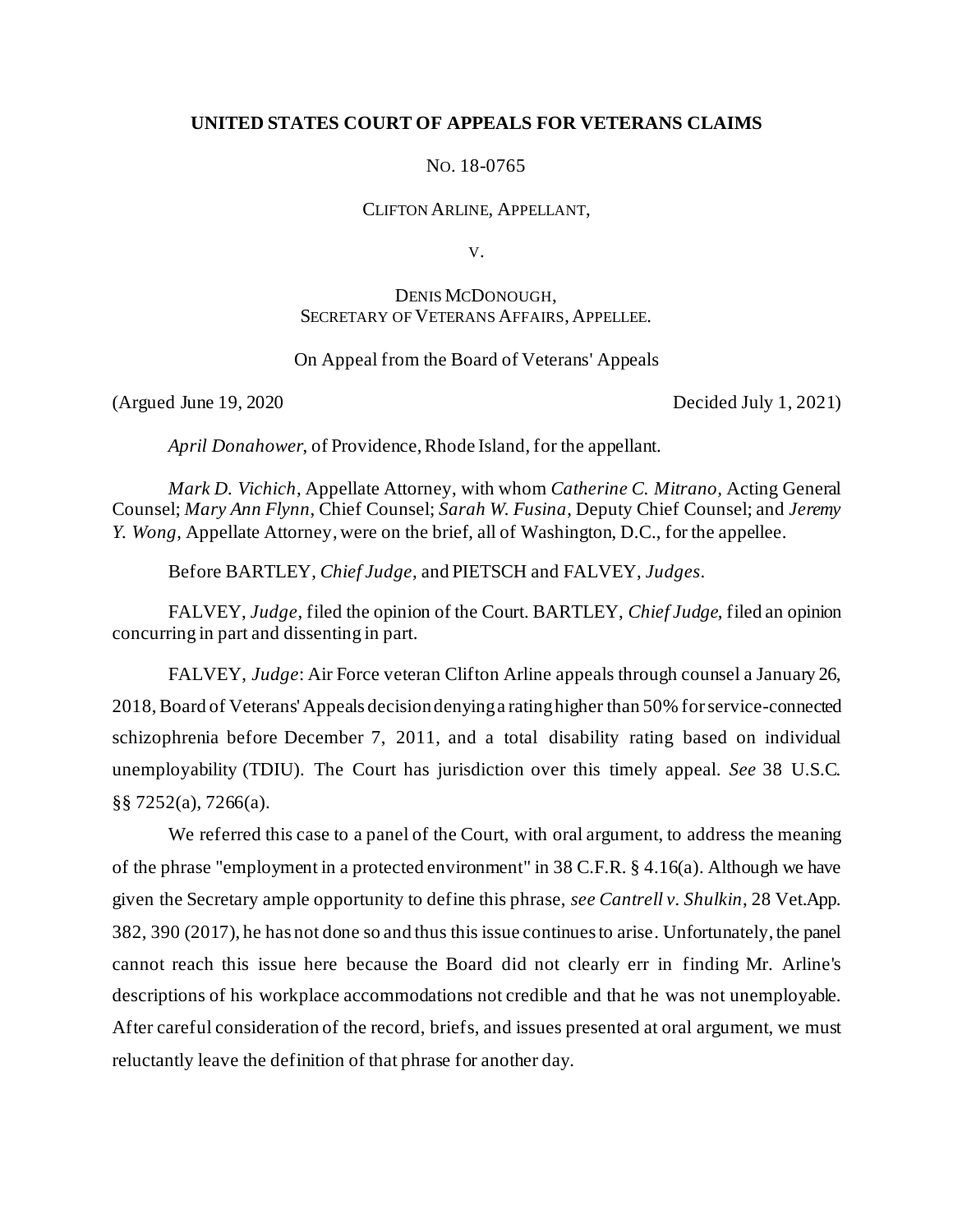Because the Board did not err in finding Mr. Arline not credible and that the evidence weighed against finding him unemployable, we affirm the part of the Board decision denying TDIU. But because the Board provided inadequate reasons or bases for denying a rating higher than 50% for schizophrenia before December 7, 2011, we set aside that part of the Board decision and remand that matter for readjudication.

#### **I. FACTS AND PROCEDURAL HISTORY**

Mr. Arline served on active duty from January 1971 to August 1975. Record (R.) at 905. Relevant to this appeal, he is service connected for schizophrenia rated as 10% disabling effective August 14, 1975; 50% disabling effective May 17, 2006; and 70% disabling effective December 7, 2011. R. at 580, 1196. His combined rating for all service-connected disabilities has been 80% since December 7, 2011. R. at 27, 782, 1196.

As to his schizophrenia rating, during VA psychiatric treatment before December 2011, Mr. Arline sometimes reported auditory and visual hallucinations and sometimes denied them. *Compare, e.g.*, R. at 1447-48, 1531 (denials in December 2007 and October and December 2010), *with* R. at 1407, 1435, 1438, 1445, 1449, 1483, 2100, 2181, 2202 (reports of hallucinations in July and November 2006, December 2007, September 2009, October 2010, and January and March 2011). When VA neuropsychologist Dr. Gregg Nigl asked Mr. Arline in January 2011 about the discrepancies in his reports to VA treating psychiatrist Dr. Ramesh Jasti, the veteran said that he had denied hallucinations before because he "didn't want to seem crazy." R. at 1435; *see also* R. at 1402 (December 2011 VA examination report noting that the veteran "fears reporting frequency [of hallucinations] to psychiatrist"), 1406 (December 2011 VA examiner's opinion that the veteran's condition had worsened or "perhaps was worse than expected due to [v]eteran's difficulty and reluctance to share symptoms accurately for fear of being seen as 'crazy'"), 604-05 (veteran's April 2016 Board hearing testimony that, although he experienced hallucinations, he did not always report them because he did not want people to think he was strange). Dr. Nigl stressed "[t]he importance of . . . consistently being open and honest regarding the presence of symptoms (i.e. auditory hallucinations) with his psychiatrist," R. at 1438, and two months later, Mr. Arline told Dr. Jasti that, twice per week, he would hear his name being called when he was home alone, R. at 1430.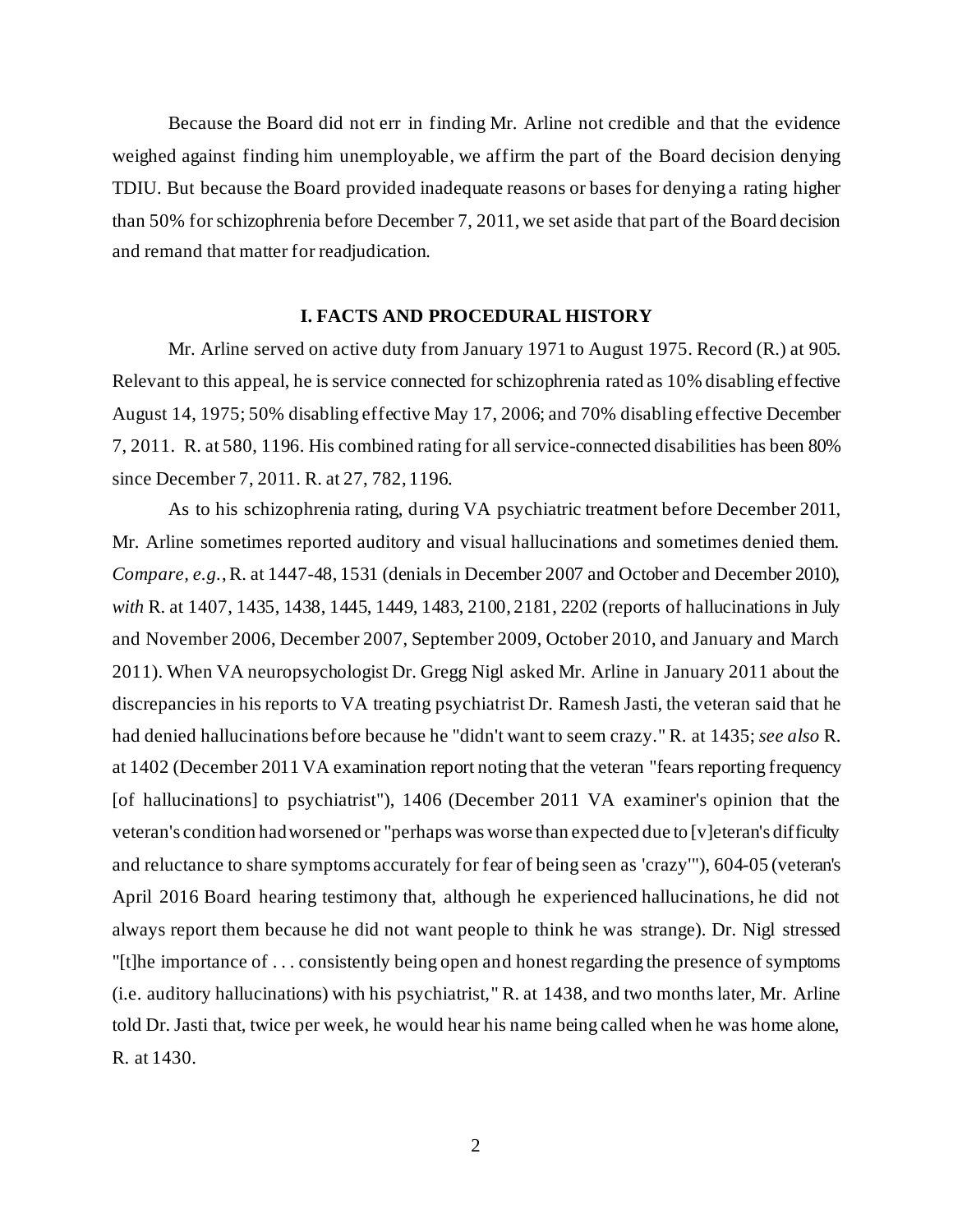Along with auditory and visual hallucinations, the record reflects that, throughout the period on appeal, Mr. Arline experienced memory problems, difficulty concentrating, anxiety, depression, mood swings, feelings of worthlessness, paranoia, hypervigilance, delusions of people trying to hurt him, panic attacks, suicidal thoughts, hyperstartle reaction, social isolation, trouble sleeping, and cognitive difficulties. *See, e.g.*, R. at 58, 597, 600, 733, 1402, 1435-36, 1444, 1446, 1449, 1531, 1923, 2134.

As to employment, Mr. Arline worked for the U.S. Defense Logistics Agency (DLA) at the Defense Supply Center of Columbus (DSCC)—first as a janitor, then as a machine specialist, and finally as a parts expediter—from November 1976 to January 2014. R. at 58 (serving as a parts expediter for 23 years), 1097.

Between July 2006 and December 2011, the veteran reported fear of losing his job; being overwhelmed and anxious at work; taking time off because he was stressed and anxious and because he did not want to deal with people; a supportive supervisor who was also a veteran; his supervisor and coworkers completed some of his work because of his memory problems and difficulty understanding complex commands and new material; and falling asleep at work. R. at 1403 (December 2011 VA examination noting that he sometimes missed a week of work at a time), 1449, 1486, 1923-24, 2099 (December 2007 treatment note reflecting that the veteran had been missing work a "few times" per month), 2173, 2181, 2201-02; *see*R. at 3-4 (Mr. Arline had a 50% schizophrenia rating for this period and, as we will discuss below, the Board provided inadequate reasons or bases for why a higher schizophrenia rating for that period was not warranted).

In 2014, Mr. Arline retired, having worked for DSCC for 38 years. Although he stated that his employer told him to retire or be terminated, R. at 54, his employer reported that his retirement was regular, R. at 21; *see also* R. at 1097 (July 2015 request for employment information). After he retired, Mr. Arline volunteered for 20 hours per week at a local VA facility, stating that he could perform that role because there was no set schedule or expectations regarding his performance. R. at 54-55; *see also* R. at 607-08 (testifying at an April 25, 2016, Board hearing that he needed to use a "cheat sheet" for important information while volunteering, which included pushing patients in wheelchairs to different floors, because the facility was large).

In September 2015, a VA examiner opined that the veteran could complete simple repetitive tasks in an environment that did not require more than superficial social interactions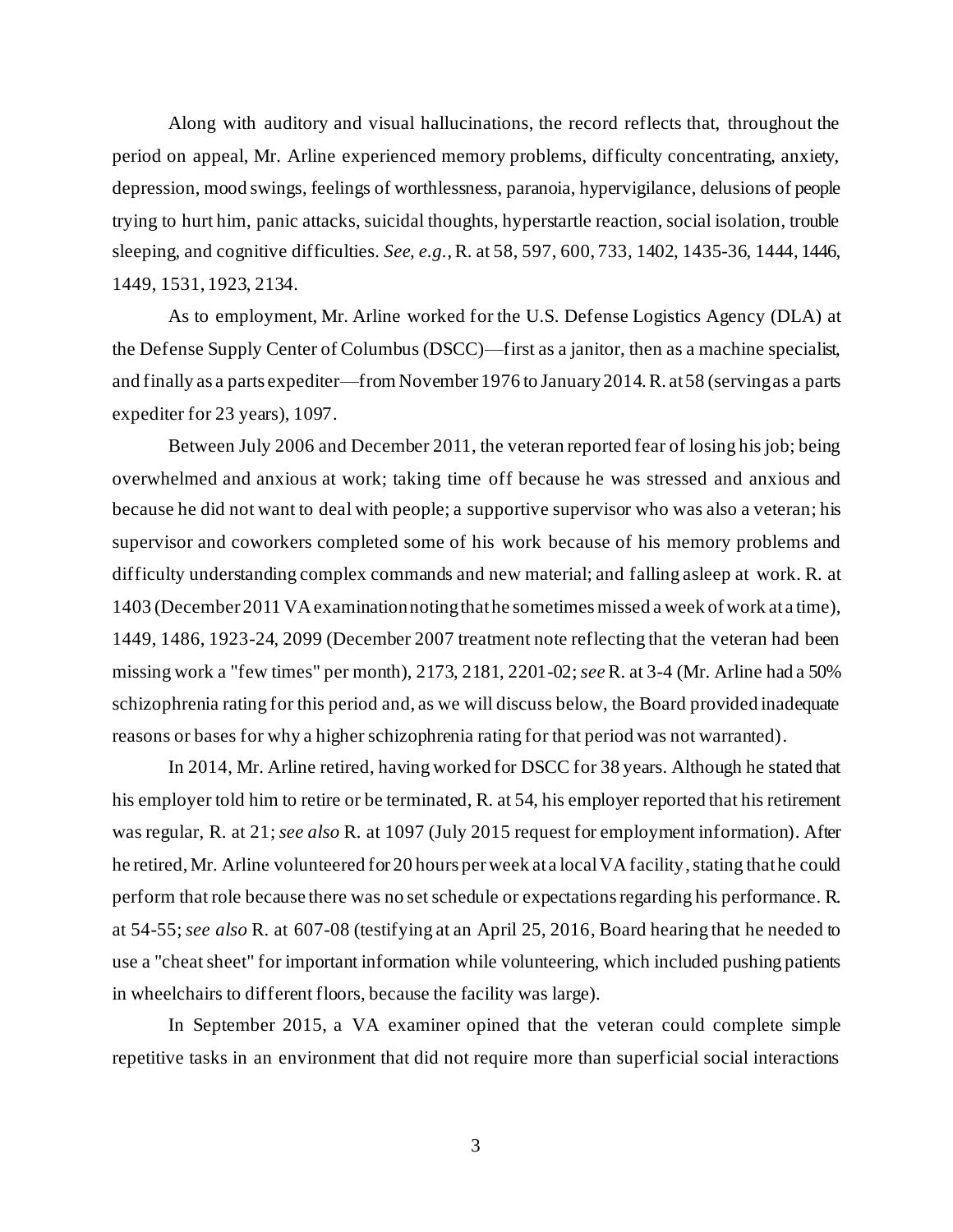because he had done so for DLA for over 37 years and was currently volunteering with VA. R. at 653.

In a June 2017 affidavit to VA, Mr. Arline stated that his schizophrenia severely affected his ability to work and that he was only able to keep his job because his supervisor allowed him to take naps during lunch and work a flexible schedule with multiple breaks, and because his supervisor did not discipline him for those breaks or the errors he made. R. at 54 (also noting irritability and being rude to coworkers). He alleged that "if it were not for the profound accommodations I was provided with, I would not have been able to maintain my employment as long as I did." *Id*. (stating that he was given an ultimatum to "take [] retirement or be fired").

In September 2017, Ms. Fran Grunden, a private vocational expert, reviewed Mr. Arline's VA claims file and conducted a 30-minute telephone interview with him. R. at 19; R. at 57. He reported to her that he had trouble concentrating and experienced fatigue throughout his time at the DSCC, but that those symptoms worsened around 2004, causing him to make more frequent mistakes and miss work 3 to 4 times per month. R. at 58. Mr. Arline also asserted that his coworkers would often assist him with tasks or do his work for him. R. at 57 -58. Ms. Grunden opined that it was more than likely that Mr. Arline could notsecure and follow substantially gainful employment since at least 2006. R. at 61. She stated that the accommodations that the DSCC made for the veteran were "not reasonable in most competitive occupations" because such accommodations "cost an employer time, money, and morale among other workers, all of which place an unreasonable burden on the employer." *Id*. Ms. Grunden explained that, without those accommodations, Mr. Arline would not have been able to maintain his job, "rendering it a protected work environment." *Id*. Ultimately, she concluded that the veteran's schizophrenia had rendered him "unemployable in any occupation requiring sedentary or greater physical demands." *Id*.

In the January 2018 decision on appeal, the Board denied a schizophrenia rating higher than 50% before December 7, 2011, because it found that, although the evidence for that period demonstrated that he had deficiencies in mood, it did not reflect similar deficiencies in judgment, thinking, family relations, or work. R. at 10. The Board also found the veteran's inconsistent reports of visual and auditory hallucinations not credible. R. at 12.

The Board likewise denied TDIU because it concluded that Mr. Arline's schizophrenia did not preclude substantially gainful employment and that his employment with DLA was not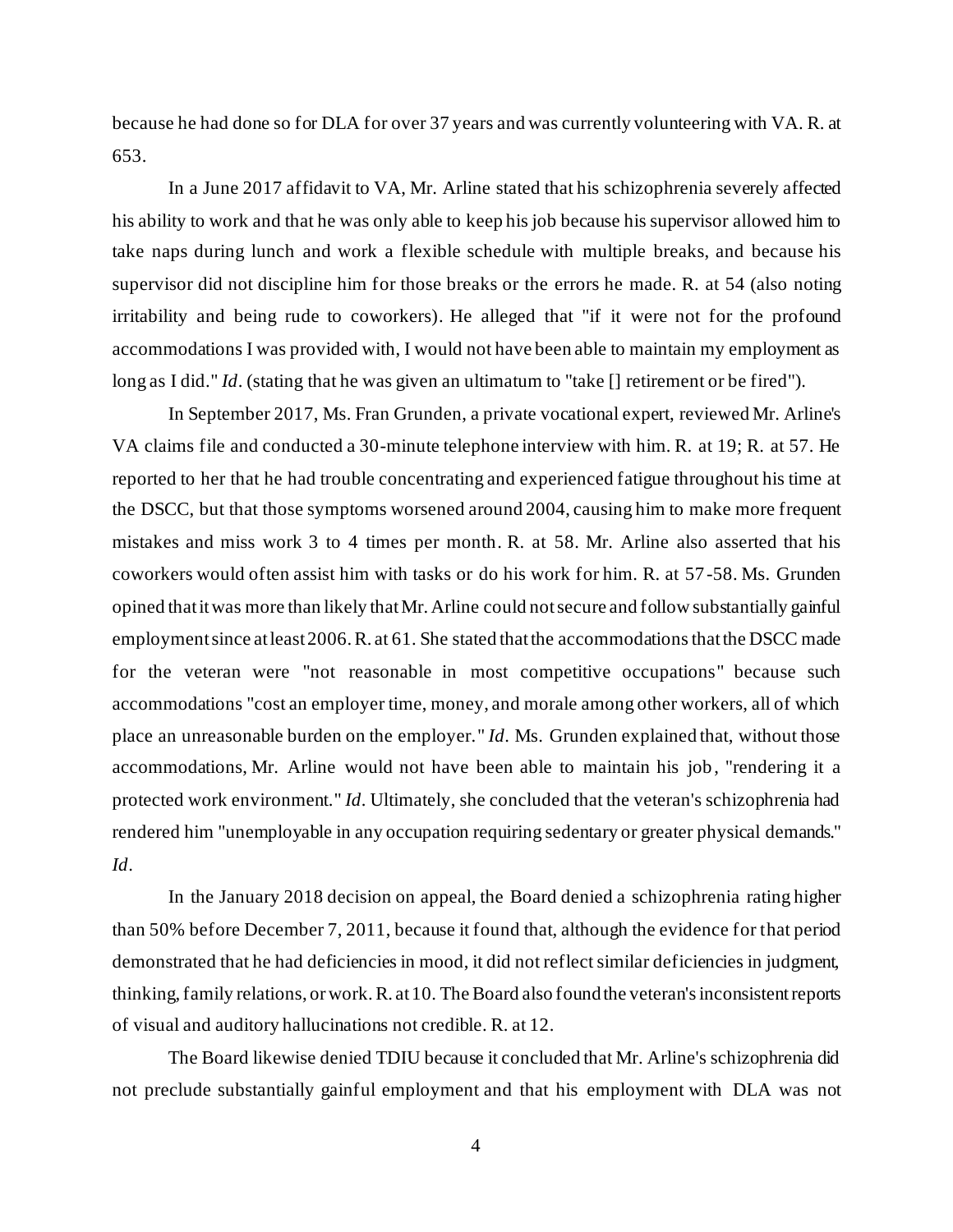marginal. R. at 14-27. The Board found that Mr. Arline's employment did not qualify as "in a protected environment" given his employment history. R. at 21. It found the vocational opinion less probative because it was based, in part, on the veteran's non-credible statements. R. at 25-26. Although the Board acknowledged that Mr. Arline's service-connected disabilities impaired his employability, it found that his combined 80% rating for that period contemplated this impairment. R. at 26 (noting that significant impairment in occupational functioning is not interchangeable with unemployability).

Mr. Arline appealed the Board decision and, in July 2019, the Court issued a memorandum decision vacating the portion of the decision denying an increased schizophrenia ratinghigher than 50% before December 7, 2011, and affirming the portion of the Board decision denying TDIU. Mr. Arline timely filed a motion for reconsideration or panel review. In January 2020, the Court granted the motion, withdrew the July 2019 memorandum decision, and submitted the case for panel consideration.

# **II. TDIU**

# A. Legal Landscape

We begin with Mr. Arline's entitlement to TDIU. TDIU will be awarded when VA determines that a veteran cannot secure or follow a substantially gainful occupation because of service-connected disabilities. 38 C.F.R. § 4.16(a) (2020); *see Cantrell*, 28 Vet.App. at 387. Marginal employment is not considered substantially gainful, meaning that veterans who are engaged in marginal employment may be awarded TDIU even though they are working. 38 C.F.R. § 4.16(a); *see Ortiz-Valles v. McDonald*, 28 Vet.App. 65, 71 (2016).

Section 4.16(a) specifies that "marginal employment generally shall be deemed to exist when a veteran's earned annual income does not exceed the amount established by the U.S. Department of Commerce, Bureau of the Census, as the poverty threshold for one person." 38 C.F.R. § 4.16(a).<sup>1</sup> The regulation further provides that "[m]arginal employment may also be held to exist, on a facts found basis (includes but is not limited to employment in a protected environment such as a family business or sheltered workshop), when earned annual income

<sup>&</sup>lt;sup>1</sup> Although the term "marginal employment" appears only in  $\S 4.16(a)$ , the Court in *Cantrell* observed that "nothing in the regulation" precludes VA "from determining that marginal employment exists for the purposes of referring a case for consideration of extraschedular TDIU under § 4.16(b)." 28 Vet.App. at 388 n.5.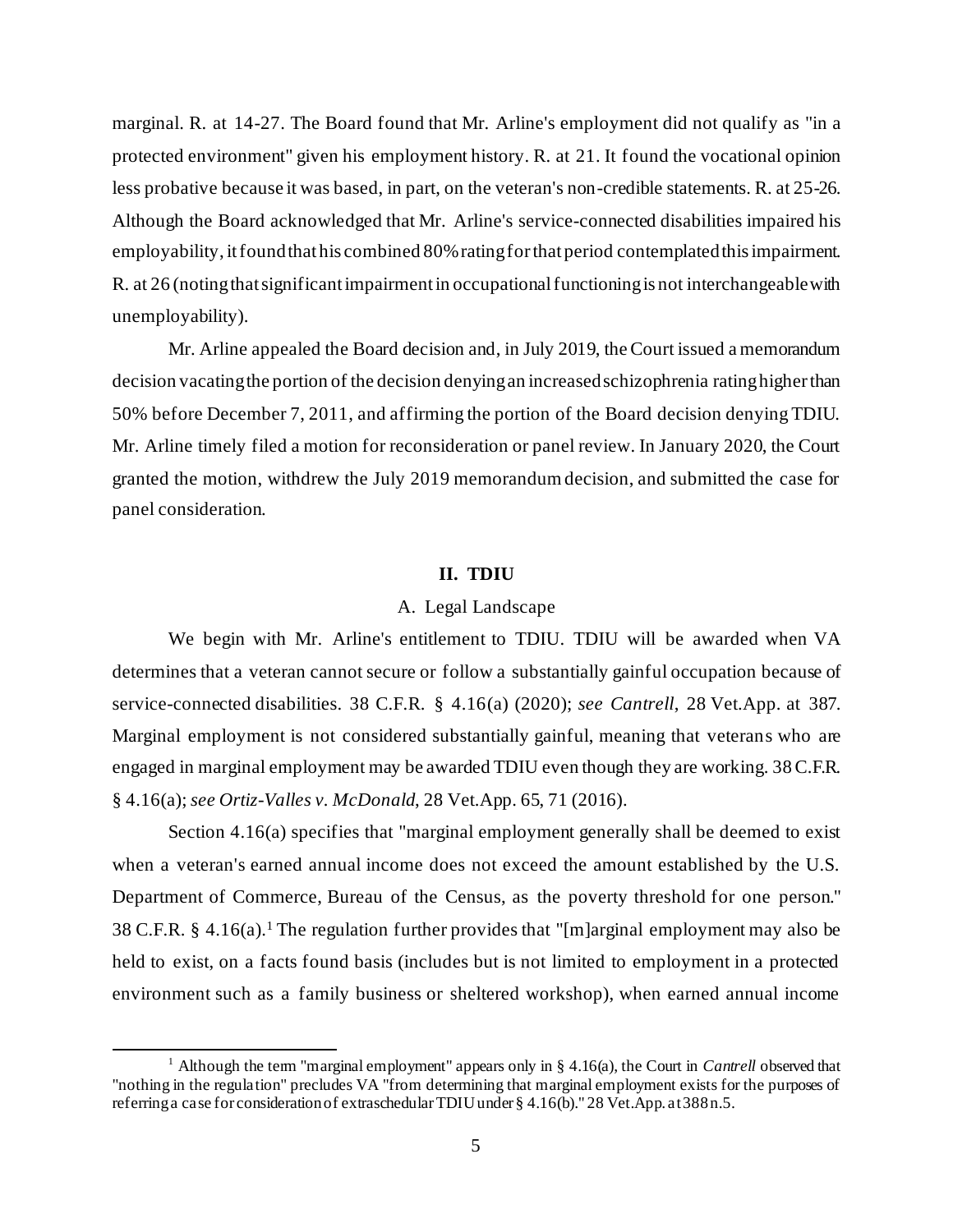exceeds the poverty threshold." *Id*. The issue here is the meaning of "employment in a protected environment" in  $\S 4.16(a).^2$ 

The Court has considered this issue before. In *Cantrell*, we concluded that the phrase "employment in a protected environment" was ambiguous because VA did not define it in § 4.16 or any surrounding regulation, no other VA compensation regulation used the term, and the nonexhaustive list of examples that VA provided did not definitively elucidate its meaning. 28 Vet.App. at 390. When the Court in *Cantrell* asked the Secretary to provide a definition to resolve the ambiguity, he declined to do so; instead, he stated that "VA has purposely chosen not to prescribe a precise definition of 'protected environment,' allowing the factfinder to make the determination on a case-by-case basis." *Id*. (internal quotations omitted). The Court rejected this "ambiguity by design" rationale and refused to afford deference to the Secretary's "we know it when we see it" definition, finding it inconceivable that "the hundreds of VA adjudicators across the country [would be able to] uniformly and consistently apply that undefined term without guidance from the Secretary." *Id*. Although Mr. Cantrell asked the Court to define "employment in a protected environment" for the Secretary, we declined to do so at that time, opting instead to give the Secretary an opportunity to develophis own definition. *Id*. at 392-93. Several years passed without a definition from the Secretary, until he was compelled to define "employment in a protected environment" in defense of the Board decision here.

### B. The Parties' TDIU Arguments

This brings us to the parties' TDIU arguments. Mr. Arline asks the Court to reverse the Board's denial of TDIU because the vocational opinion that the veteran was employed in a protected environment was the only competent evidence on that question and because the Board provided legally invalid reasons for discounting the opinion. He contends that the Board did not adequately explain its finding that his reported work accommodations were not credible and relied on incompetent evidence to repudiate the vocational opinion. Appellant's Brief (Br.) at 18-29; Reply Br. at 8-15. We will discuss Mr. Arline's specific arguments in this regard below. As part of his request for reversal, Mr. Arline implores the Court to define "employment in a protected

<sup>&</sup>lt;sup>2</sup> The Court notes that "employment in a protected environment" is not the only type of facts-found marginal employment contemplated by the regulation. *See* 38 C.F.R. § 4.16(a) (specifying that facts-found marginal employment "includes *but is not limited to* employment in a protected environment" (emphasis added)). But because Mr. Arline has not argued that he is entitled to an award of TDIU based on any other type of marginal employment, our analysis focuses solely on "employment in a protected environment." *See Grivois v. Brown*, 6 Vet.App. 136, 138 (1994) (explaining that the Court mayfindabandoned issues not raised on appeal).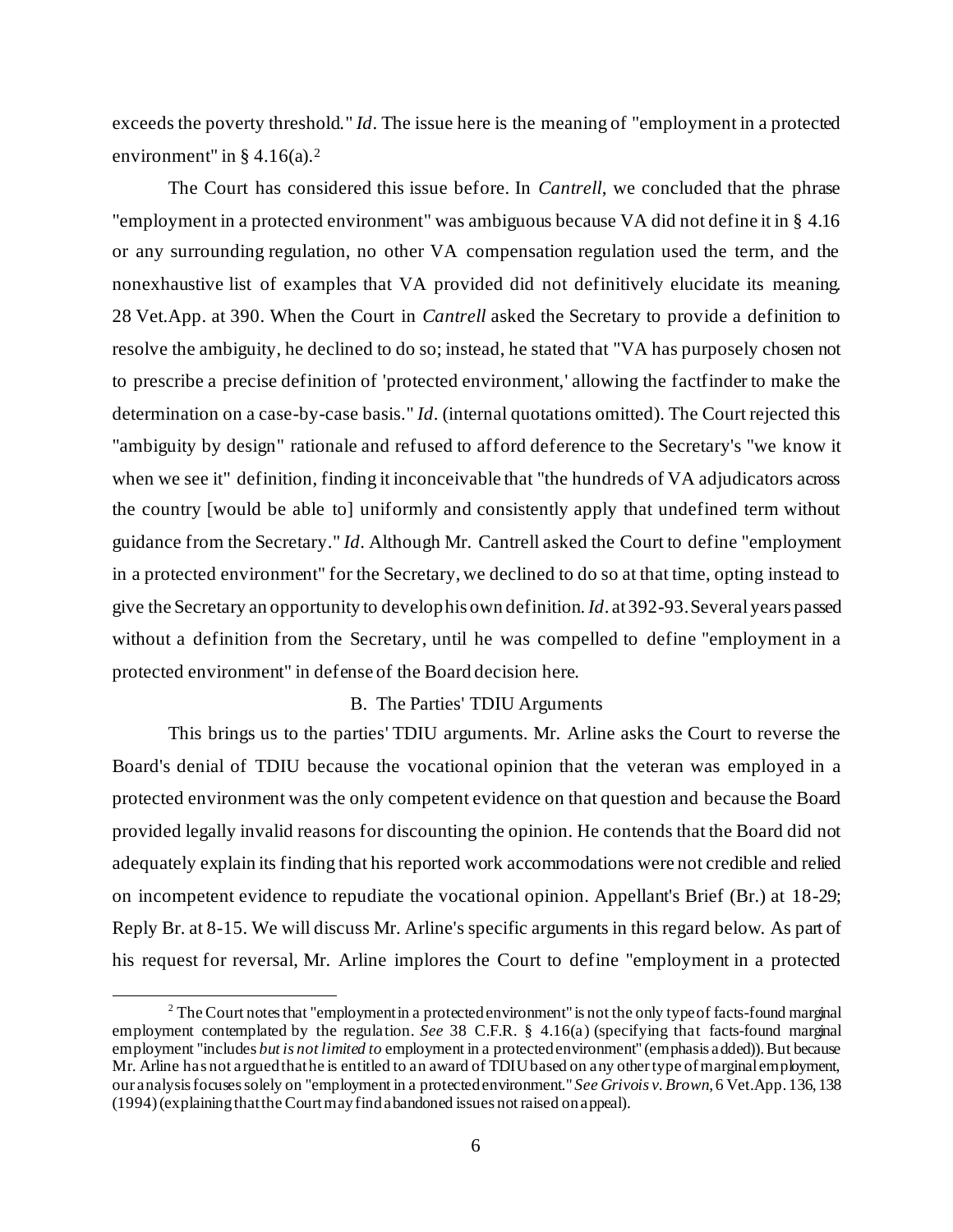environment" as "a job in which extraordinary accommodations compensate for a veteran's inability to perform the essential functions of his [or her] job." Motion (Mot.) for Panel Review at 3.<sup>3</sup> In his view, evidence of "[e]xtraordinary, excessive, or unreasonable accommodations [that] allow a person with disabilities to continue working even if he [or she] falls outside the protection of the Americans with Disabilities Act [(ADA)]" can establish that a veteran is employed in a protected environment because such accommodations "'impose an undue hardship'" on the employer. *Id*. (quoting 42 U.S.C. § 12112(b)(5)).

The Secretary responds that the Board's adverse credibility determination has a plausible basis in the record and was adequately explained. He therefore argues that the Board permissibly discounted the vocational opinion based on Mr. Arline's incredible reports of workplace accommodations and that the veteran otherwise fails to show remandable, much less reversible, error in the Board's TDIU analysis. Secretary's Br. at 18-29. The Secretary asserts that, given that failure, there is no reason for the Court to address the definition of "employment in a protected environment." Secretary's Supplemental (Supp.) Br. at 1-3. But, if we were to reach that question, the Secretary urges the Court to hold that the phrase is unambiguous and means employment in "a non-competitive workplace separated from workplaces in the open labor market and in which hiring and compensation decisions are motivated by a benevolent attitude toward the employee." *Id*. at 4. Alternatively, if the holding in *Cantrell* that the phrase is ambiguous binds us, he asks the Court to defer to his proposed definition because it is his official interpretation based on the text, structure, history, and purpose of § 4.16; represents his fair and considered judgment on the matter; and falls within an area in which he has substantial expertise. *Id*. at 13-15. To the extent that his position here differs from the one taken in *Cantrell*, the Secretary requests that the Court consider that this definition is his attempt to address the concerns outlined in that case. *Id*. at 15.

Mr. Arline agrees that "employment in a protected environment" is unambiguous but disputes the Secretary's proposed definition, arguing that it means employment in "an environment in which a veteran is protected from the economic consequences of his or her inability to perform the physical or mental tasks required by substantially gainful employment." Appellant's Response (Resp.) to Supp. Br. at 8-9; *see id*. at 13 (suggesting that "unreasonable accommodations that allow

 $3$  Because we do not find that the Board erred in its credibility and employability determinations, the Court does not reach the question of what "employment in a protected environment" means. Yet we outline the parties' arguments about this matter to summarize what the Court considered.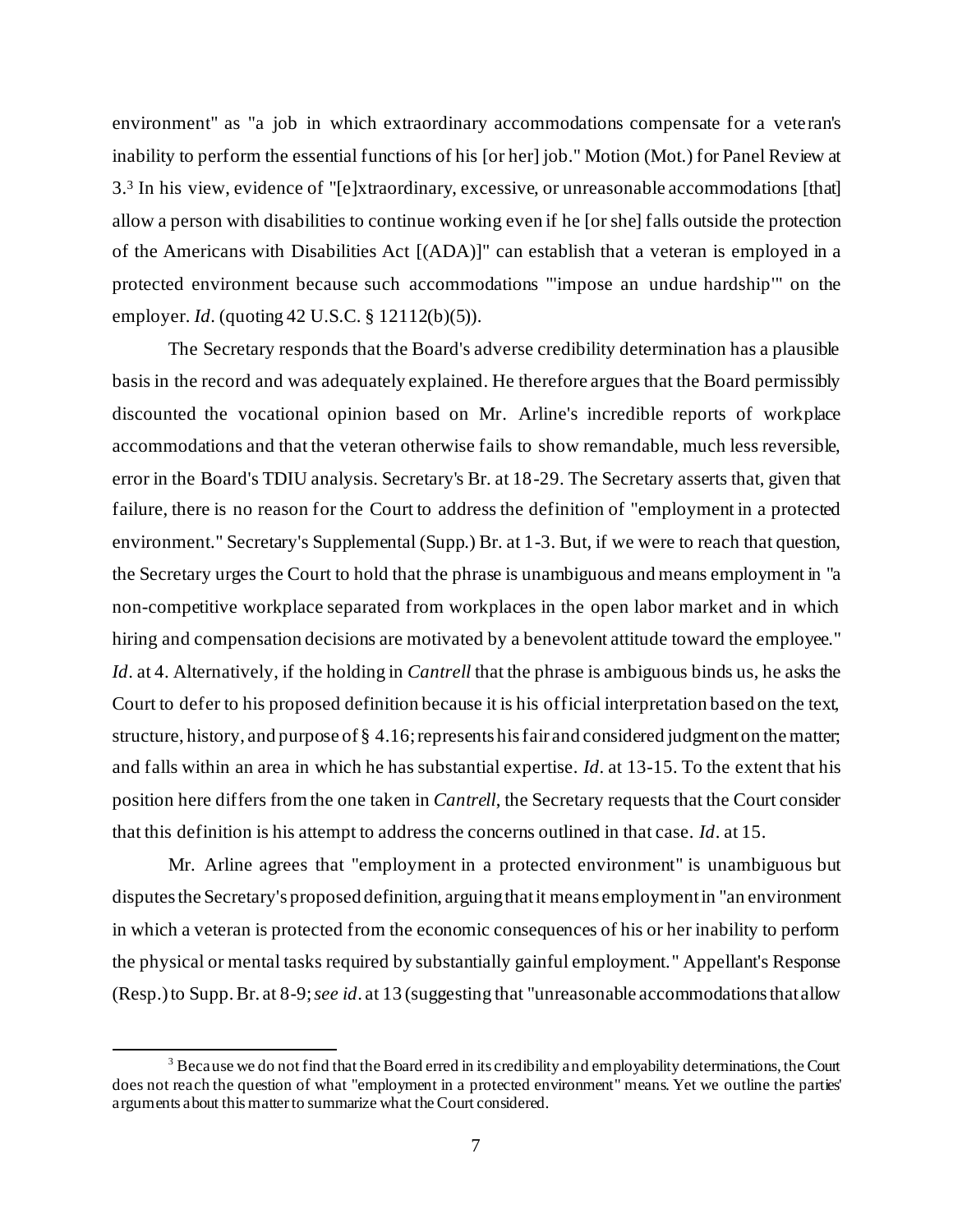a veteran to continue working at a substantially gainful level" show that employment is in a protected environment). He contends that the Secretary's definition essentially equates a protected environment with a sheltered workshop in contravention of the regulation's plain language and impermissibly focuses on the nature of the workplace and the employer's benevolence instead of the individual veteran's capabilities. *Id*. at 9-11. Finally, Mr. Arline urges the Court that, if we were to find the disputed phrase ambiguous, the Secretary's proposed definition should not receive *Auer v. Robbins*, 519 U.S. 452 (1997), deference because it is merely a convenient litigating position and not the product of his fair and considered judgment, as evidenced by his refusal to define the term in *Cantrell*. *Id*. at 12.

## C. The Board's TDIU Determinations

# *1. Relevant Law*

The Board, as factfinder, is responsible for assessing the credibility of evidence and assigning it appropriate weight. *See Buchanan v. Nicholson*, 451 F.3d 1331, 1337 (Fed. Cir. 2006); *Wise v Shinseki*, 26 Vet.App. 517, 526 (2014). To do so, the Board may consider factors such as facial plausibility, bias, self-interest, and consistency with other evidence of record. *See Southall-Norman v. McDonald*, 28 Vet.App. 346, 355 (2016) (citing *Buchanan*, 451 F.3d at 1337); *Caluza v. Brown*, 7 Vet.App. 498, 511 (1995), *aff'd per curiam*, 78 F.3d 604 (Fed. Cir. 1996)).

As with any finding on a material issue of fact and law presented on the record, the Board must support its determinations with adequate reasons or bases that enable the claimant to understand the precise basis for that determination and facilitate review in this Court. 38 U.S.C. § 7104(d)(1); *Southall-Norman*, 28 Vet.App. at 355; *Gilbert v. Derwinski*, 1 Vet.App. 49, 57 (1990). To comply with this requirement, the Board must analyze the credibility and probative value of evidence, account for evidence that it finds persuasive or unpersuasive, and provide reasons for its rejection of material evidence favorable to the claimant. *Caluza*, 7 Vet.App. at 506.

We review the Board's credibility determination and other factual findings under the "clearly erroneous" standard. *Butts v. Brown*, 5 Vet.App. 532, 534 (1993) (en banc). "A factual finding 'is "clearly erroneous" when although there is evidence to support it, the reviewing court on the entire evidence is left with the definite and firm conviction that a mistake has been committed.'"*Hersey v. Derwinski*, 2 Vet.App. 91, 94 (1992) (quoting *United States v. U.S. Gypsum Co*., 333 U.S. 364, 395 (1948)). Further, this "Court is not permitted to substitute its judgment for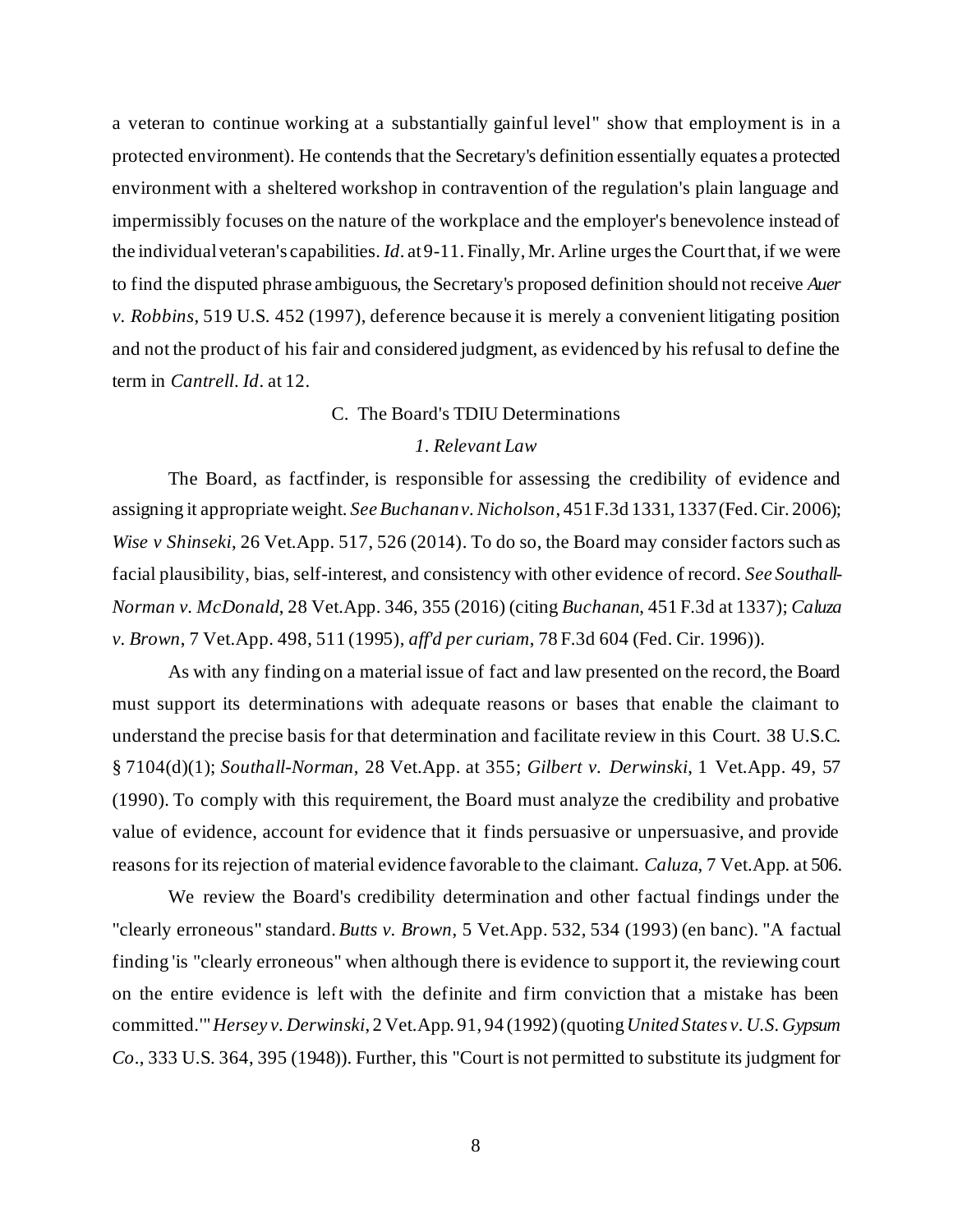that of the [Board] on issues of material fact; if there is a 'plausible' basis in the record for the factual determinations of the [Board] . . . we cannot overturn them." *Gilbert*, 1 Vet.App. at 53.

# *2. Credibility and Employability*

The Court finds that there was a plausible basis in the record for the Board's credibility and employability determinations and thatit did not clearly err in denying TDIU. *See Butts*, 5 Vet.App. at 534; *Gilbert*, 1 Vet.App. at 53. Mr. Arline stated that his employer made profound workplace accommodations, including allowing a work schedule that avoided contact with co-workers, sleeping during lunch breaks, oversleeping breaks without repercussions, having multiple breaks during the work day, taking off work 3 to 4 days a month without repercussions, and overlooking numerous errors he made in ordering parts. R. at 18; *see also* R. at 54. On one hand, he asserted an inability to get along with coworkers, yet on the other hand he stated that his coworkers and supervisor covered for him and protected him from losing a job he could not perform. R. at 23. The Board recognized that Mr. Arline's schizophrenia, rated at 50% from May 2006 and 70% from December 2011, affected his ability to do his job; however, the Board found Mr. Arline's statements as to the extent of his employer's protection from his having to perform his job duties strained the limits of credibility. R. at 24. Reading the decision as a whole, the Board determined that Mr. Arline's workplace accommodation descriptions were not credible because they lacked facial plausibility and were inconsistent with other independent evidence. *See Jansen v. Principi*, 15 Vet. App. 370, 379 (2001) (per curiam); *Caluza,* 7 Vet.App. at 511 (explaining that the Board's assessment of the credibility of lay statements involves considering factors such as facial implausibility, bias, self-interest, and consistency with other evidence of record).

In denying TDIU, the Board weighed Mr. Arline's lay statements against his stable 37 year, full-time DLA career, during which he spent 23 years in the same position ordering parts for the U.S. Department of Defense (DOD); his "regular retirement" from that job; and the September 2015 VA examiner's assessment that he could complete simple repetitive tasks in an environment that did not require more than superficial social interactions because he had done so for decades at his DLA job and was now volunteering at a local VA facility. R. at 21-25.

These determinations were supported by the record. *See Gilbert*, 1 Vet.App. at 53. Further, the Board provided adequate reasons or bases for these determinations, explaining that it found that the length, nature, and reason for termination of Mr. Arline's employment weighed against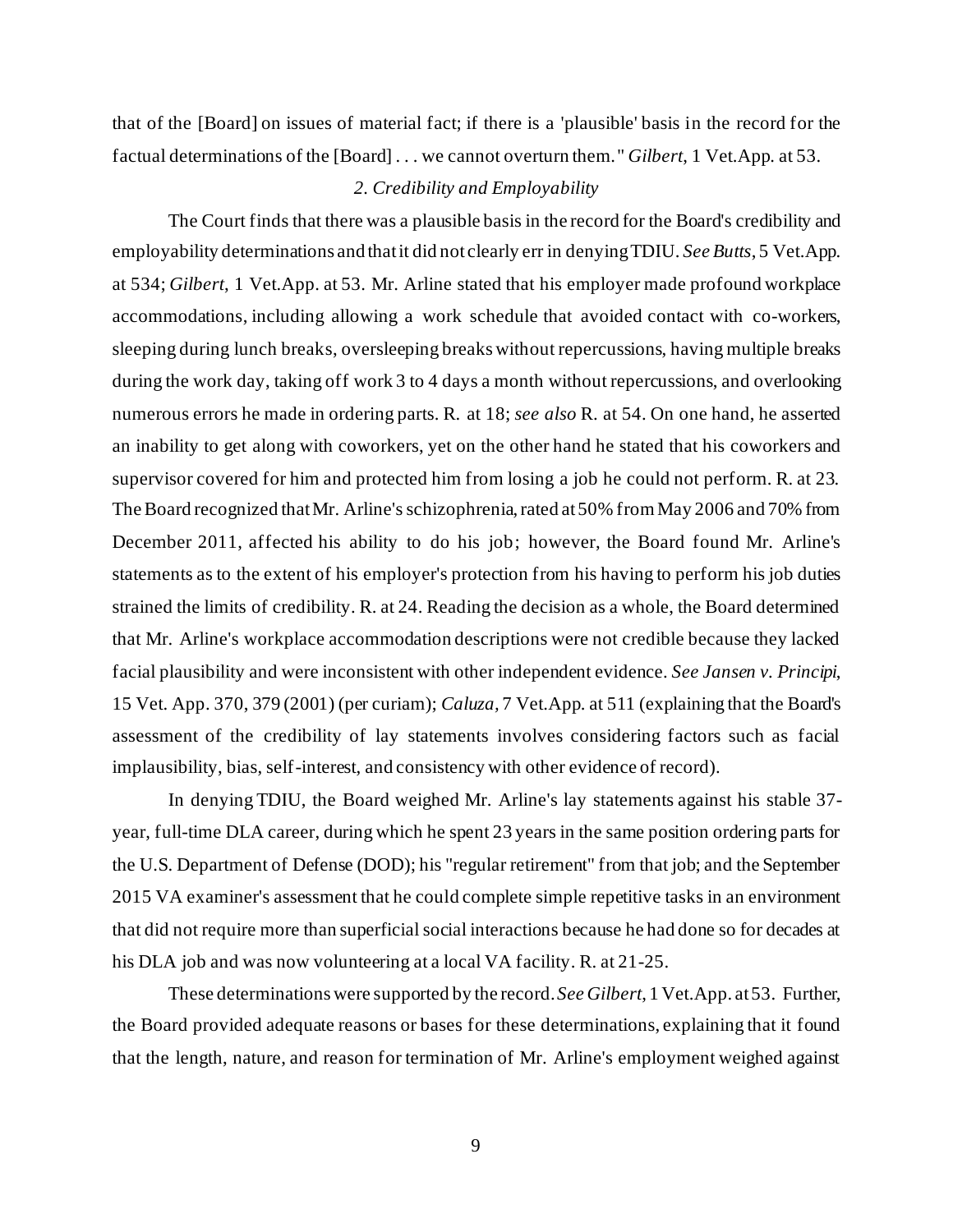finding the veteran's reports of workplace accommodations credible and that he was unemployable. *See Gilbert*, 1 Vet.App. at 57.

### *3. The Vocational Opinion*

We now move to Mr. Arline's specific arguments, many concerning the vocational opinion in which Ms. Grunden opined that it was more than likely that the veteran could not secure and follow substantially gainful employment since at least 2006. R. at 6.1.

Mr. Arline first asserts that the Board's reasoning for rejecting the vocational opinion is circular. Appellant's Br. at 19. He argues that the Board's conclusion that his employment was not in a protected environment was the sole reason it gave less weight to the vocational opinion, but that this conclusion is one that the Board could reach only after weighing the evidence, which included the vocational opinion. *Id*. In other words, Mr. Arline contends that the Board had to complete its evaluation of the substance of the vocational opinion before reaching any conclusions about the facts on which that report was based. Yet this would conflict with precedent. *See Reonal v. Brown*, 5 Vet.App. 458, 460-61 (1993) ("An opinion based upon an inaccurate factual premise has no probative value."). Although Mr. Arline asserts that the Board did not identify any evidence that contradicted the vocational opinion, Appellant's Br. at 19, the Board's conclusion that the opinion depended on inaccurate facts is a sufficient basis for determining that the opinion lacked probative value. *See id*. And again, as we will discuss below, there was other competent vocational evidence of record on which the Board relied.

Mr. Arline next argues that the Board mischaracterized the vocational expert's use of the term "unreasonable" by equating it with the term "implausible." Appellant's Br. at 20-21. In discussing the severity of his interpersonal functioning, the Board first points to an apparent contradiction in Mr. Arline's statements, noting that he reported an inability to get along with coworkers while also asserting that his supervisor supported him and that his coworkers covered tasks that he could not complete. R. at 23. The Board stated that his account suggested that his supervisor and coworkers were risking their own professional objectives and expanding their own workloads simply to protect Mr. Arline from losing a job he allegedly could not adequately perform. *Id*. The Board then noted that the vocational report acknowledged that the type of accommodations the veteran described cost an employer time, money, and morale among other coworkers, which would place an "unreasonable" burden on an employer. R. at 23-24. Ultimately, the Board found not credible Mr. Arline's account of his supervisor and coworkers providing him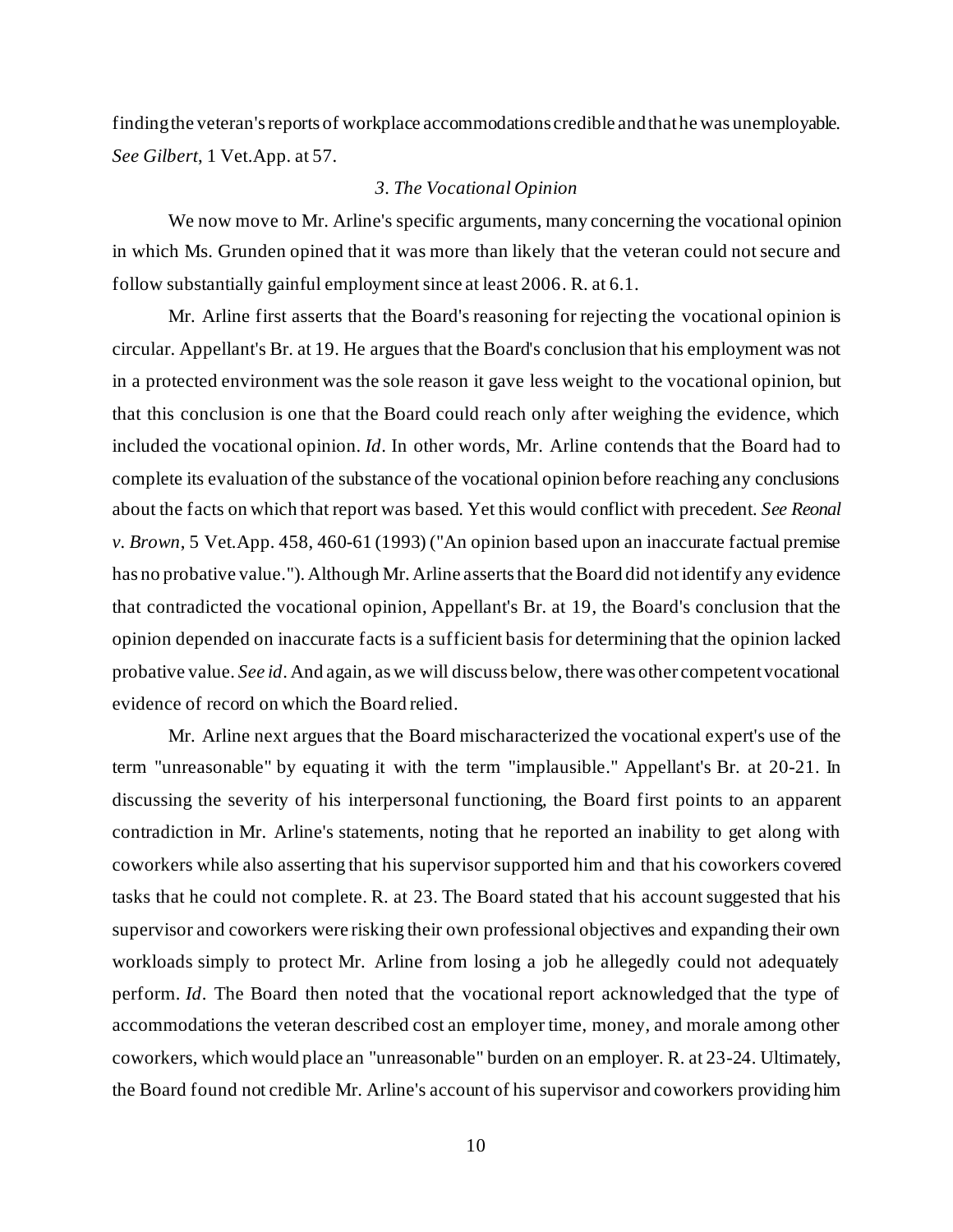extensive protection from having to perform his duties and instead determined that his stable 37 year, full-time employment history within DOD, which ended with regular retirement, weighed against finding him unemployable. R. at 23-24.

We do not find that the Board mischaracterized Ms. Grunden's use of the term "unreasonable" nor did the Board interpret this part of her opinion to mean that no employer would provide the accommodations the veteran reported. Rather, the Board reviewed the specific evidence of Mr. Arline's case—including the length, nature, and reason for termination of his employment and his seemingly contradictory statements that he did not get along with his coworkers but that those same coworkers also supported him and covered for him—and found that his statements of the alleged accommodations provided by his employer were not credible. Although the Board referenced Ms. Grunden's statement that those types of accommodations would place an "unreasonable" burden on the employer as support for its conclusion, the Board was not equating that term with "implausible." Instead, the Board was simply noting that the vocational expert's statement that the reported accommodations would cost an employer time, money, and morale among other coworkers bolstered the conclusion that the Board was drawing from the other evidence.

Intertwined with his arguments about the vocational opinion, Mr. Arline also asserts that the Board was inconsistent in its treatment of his reported accommodations. Appellant's Br. at 20. He notes that the Board found that his work errors, coworkers' assistance with tasks, and his use of accumulated leave to cover schizophrenia-related absences did not suggest extraordinary accommodations demonstrating unemployability, R. at 22, but then also found that his reported accommodations strained the limits of credibility, R. at 23-24. Mr. Arline questions how his coworkers' assistance can be both a nonextraordinary accommodation and an accommodation that strains credibility. But, as stated, the Board plausibly determined and adequately explained why it found Mr. Arline's reported accommodations (specifically, his coworkers' assistance) not credible. R. at 23-24 (the Board noting the veteran's seemingly contradictory statements that he did not get along with coworkers but that those same coworkers also supported him and covered tasks for him and finding more persuasive the length, nature, and reason for termination of Mr. Arline's employment); *see Gilbert*, 1 Vet.App. at 53, 57. Although the Board could have better explained this, when read as whole, *see Prickett v. Nicholson*, 20 Vet.App. 370, 375 (2006), the Board decision sufficiently conveyed that it found Mr. Arline's statements about this particular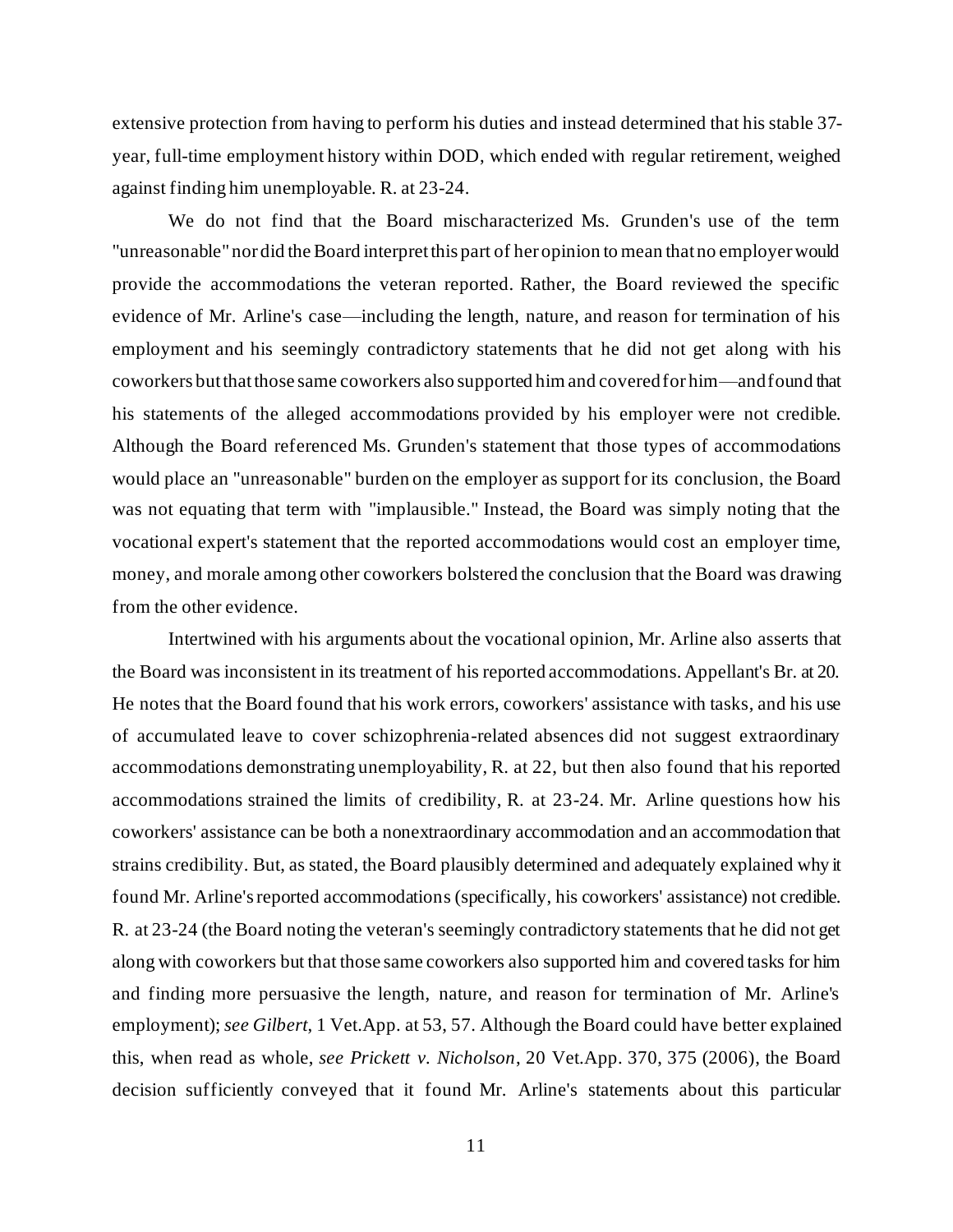accommodation not credible, no matter if it was extraordinary, and thus relied on other evidence to assess his employability.

# *4. Other Evidence*

Next, contrary to Mr. Arline's contentions, Appellant's Br. at 18-29; Appellant's Resp. to Supp. Br. at 1-3, the vocational opinion was not the only competent evidence of record for determining whether the veteran was employed "in a protected environment" and the Board relied on more than its own speculation about what happens in a workplace for finding the veteran's reported accommodations not credible. The Board determined that Mr. Arline's employment did not qualify as "in a protected environment" given the nature of his DLA employment as an expediter responsible for ordering parts for DOD, that he worked at the DSCC for over 37 years, that he took a regular retirement, and the September 2015 VA examiner's assessment. R. at 21, 25. Although a vocational expert did not provide this evidence, it is still evidence relevant to assessing TDIU. And the Board may consider the nature, length, and reason for termination of employment when assessing whether that employment was "in a protected environment." *See Buchanan*, 451 F.3d at 1337. In fact, when making TDIU determinations, the Board must consider a veteran's work history. *Withers v. Wilkie*, 30 Vet.App. 139, 144 (2018) ("When conducting a TDIU analysis, the Board 'must take into account the individual veteran's education, training, and work history.'"), *quoting Pederson v. McDonald*, 27 Vet.App. 276, 286 (2015) (en banc). Thus, the Board did not err in reviewing and relying on Mr. Arline's work history (which, here, happened to be adverse vocational evidence) when deciding whether he was employed "in a protected environment."

And it was within the Board's purview to consider the consistency of the veteran's statements regarding accommodations with other evidence of record, such as that showing the nature, length, and reason for termination of employment, as well as the September 2015 VA examiner's opinion. *See* R. at 26 (the Board finding that the veteran's account of workplace protections strained the limits of credibility, while his stable, long-term, full-time federal employment that ended with voluntary retirement showed that his service-connected disabilities did not render him unemployable);*see also Buchanan*, 451 F.3d at 1337; *Southall-Norman*, 28 Vet.App. at 355.

To the extent that Mr. Arline argues that the Board improperly required corroboration of his lay statements, *see* Appellant's Reply Br. at 9-10 (arguing that his statements regarding his work environment did not require corroboration); Appellant's Supp. Br. at 3 (asserting that the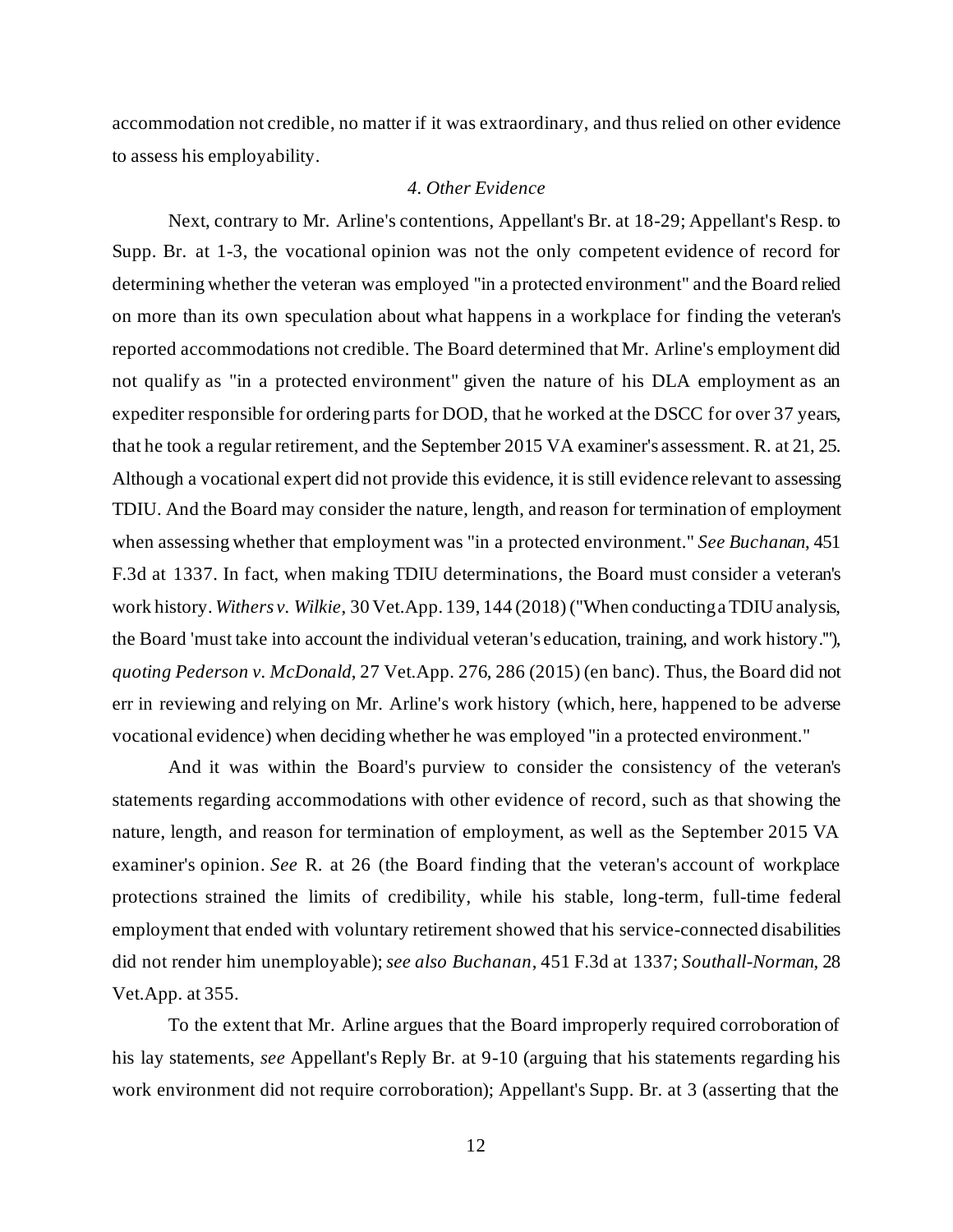Board rejected the vocational opinion based on his "uncorroborated—yet uncontradicted reports"); R. at 24 (the Board stating that, because it found Mr. Arline not credible, his account of his work environment was not established on his uncorroborated reports alone), the Court discerns no such error because, when the decision is read as whole, *see Prickett*, 20 Vet.App. at 375, it is clear that the Board found his statements not credible based on his employment history and not simply because there was no other evidence supporting his report of accommodations, *see Buchanan*, 451 F.3d at 1337 (holding that the Board may not find that lay statements lack credibility "merely because they were not corroborated by contemporaneous . . . records").

# *5.* Miller *and* Kahana

Next, Mr. Arline argues that the Board exceeded its own competence and that the reasoning in *Miller v. Wilkie*, 32 Vet.App. 249 (2020), and *Kahana v. Shinseki*, 24 Vet.App. 428 (2011), which concern medical opinions, should apply to vocational opinions. Appellant's Resp. to Supp. Br. at 4-5. He asserts that "expert evidence can be necessary to deciding whether a lay-reported event plausibly occurred." *Id*. at 5.

First, *Miller* does not require expert evidence when assessing credibility; rather, it held that the Board *may* weigh such evidence when addressing credibility. 32 Vet.App. at 259; *see also Smith v. Shinseki*, 647 F.3d 1380, 1386 (Fed. Cir. 2011) ("[T]he fact that such an expert is sometimes necessary does not suggest that a vocational expert is always required for this purpose, and we hold that such an expert is not invariably required."). We do not dispute that vocational counselors have expertise in their fields and that, when there is a vocational opinion of record, the Board may consider it when assessing credibility. But being permitted to review expert evidence when determining credibility differs from expert evidence being necessary or required for the Board to make such a decision.

Second, Mr. Arline does not explain how vocational expertise is equivalent to medical expertise so that the Court should extend the reasoning in *Kahana* to encompass vocational opinions. Vocational matters do not involve the same complex issues as medical matters. *See Kahana*, 24 Vet.App. at 434 (citing the next two cases); *Jandreau v. Nicholson*, 492 F.3d 1372, 1377 (Fed. Cir. 2007) (explaining that a layperson is competent to identify a simple condition like a broken leg, but that medical evidence is likely required for a complex condition like cancer); *Colvin v. Derwinski*, 1 Vet. App. 171, 175 (1991) (finding that the Board could not rely on its own unsubstantiated medical conclusions regarding multiple sclerosis). And, because answering those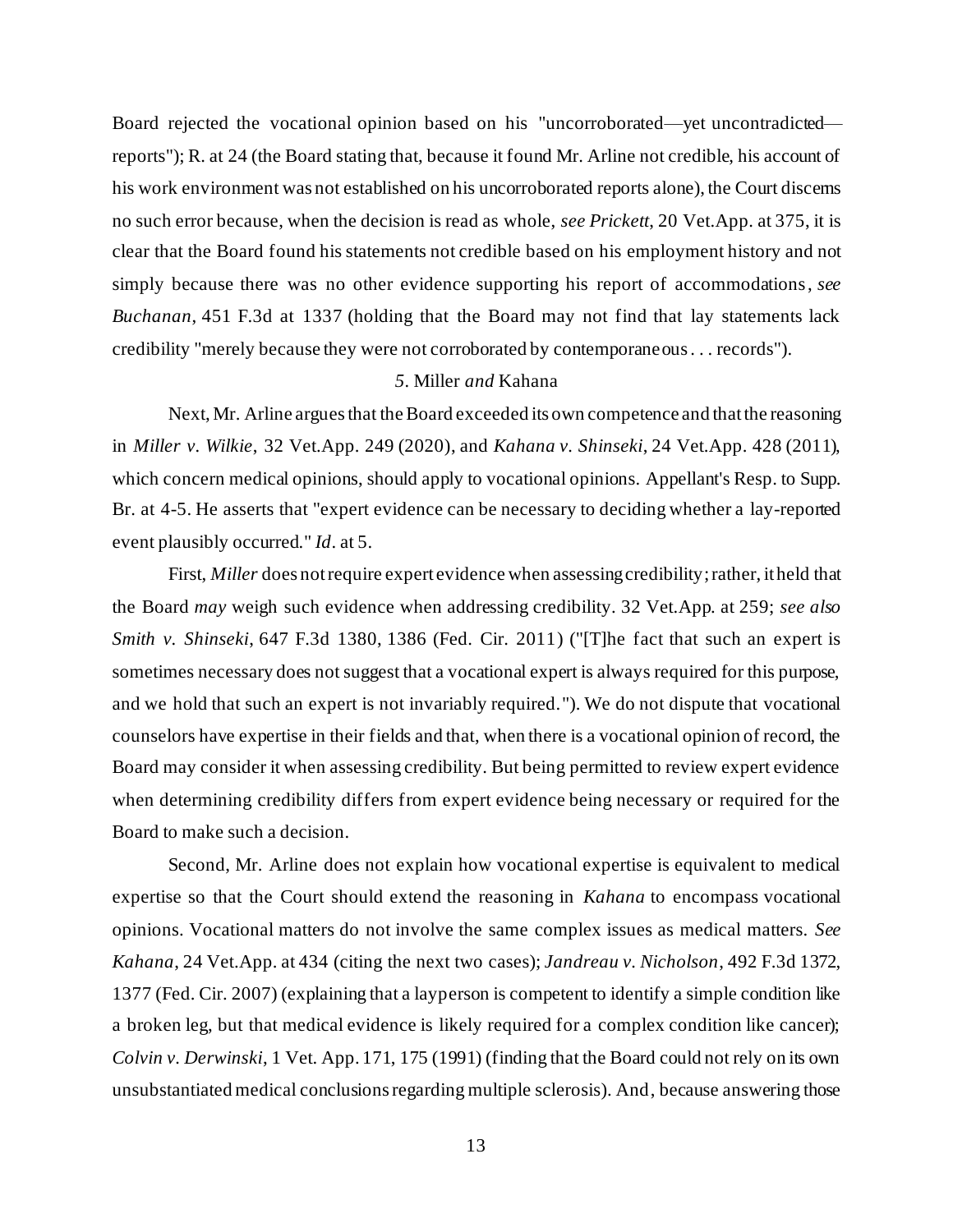complex medical questions generally requires specific training and Board members are not medical professionals with that requisite training, it follows that medical determinations are outside their competence. *SeeKahana*, 24 Vet.App. at 434; 38 C.F.R. § 3.159(a)(1) (2020) (stating that competent medical evidence is provided by a person who is qualified through education, training, or experience to offer medical diagnoses, statements, or opinions). Thus, without a convincing argument for doing so, we cannot make the leap that a vocational opinion is the same as a medical opinion, particularly where such a finding may have the unintended consequence of requiring a vocational opinion in all TDIU cases.

In addition, although not a vocational expert, every Board member has experience in a work environment. To be clear, we are not, as our dissenting colleague suggests, stating that a Board member may find a veteran not credible simply based on that Board member's personal work experiences. But when a Board member draws upon common knowledge or general experience about work environments when assessing TDIU evidence, that Board member, contrary to Mr. Arline's contention, Appellant's Resp. to Supp. Br. at 3, does not assume the role of a competing vocational expert, particularly where the Board bases its determination on other evidence of record. *Cf. Frye v. United States*, 293 F. 1013, 1014 (D.C. Cir. 1923) (holding that expert opinions are admissible if the question involved does not lie in the range of common experience or common knowledge); *Van Blargan v. Williams Hosp. Corp.*, 754 F. Supp. 246, 249 (D.P.R. 1991) (finding that the "determination of when experts may be used involves 'the common sense inquiry as to whether the untrained layman would be qualified to determine intelligently and to the best possible degree the particular issue without enlightenment from those having a specialized understanding of the subject involved'" and holding that the issue of hotel security did not require an expert because this issue dealt with common occurrences that the jurors knew about through their daily life experiences).

Further, statutes and regulations outline how the federal employment environment operates. For example, the "Federal work force should be used efficiently and effectively" and "[e]mployees should be retained on the basis of the adequacy of their performance, inadequate performance should be corrected, and employees should be separated who cannot or will not improve their performance to meet required standards." 5 U.S.C. § 2301(b)(5)-(6); *see* 5 C.F.R. § 2635.101(a), (b)(5) (providing that "each [public service] employee shall respect and adhere to the principles of ethical conduct" and "put forth honest effort in the performance of their duties").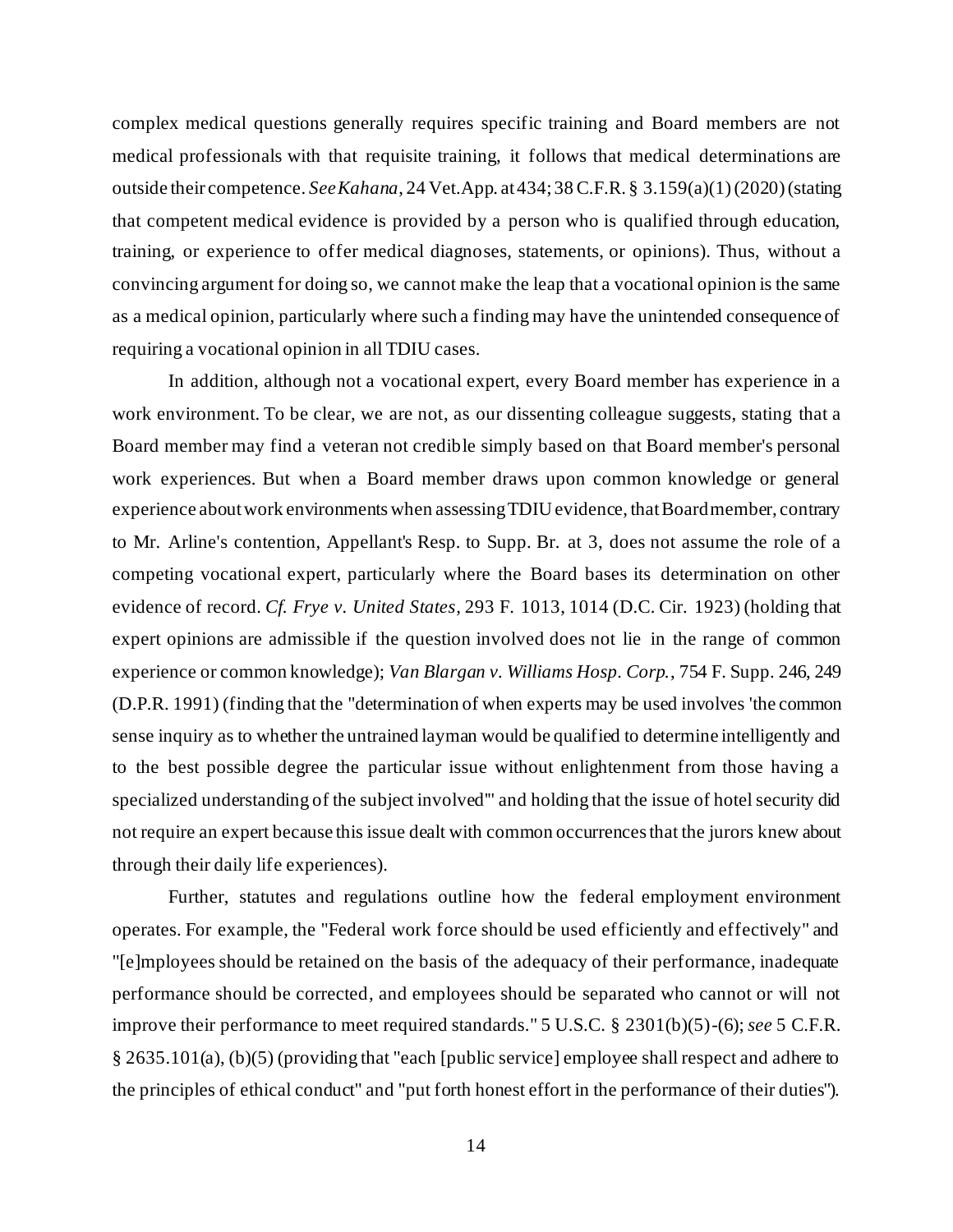Moreover, each government agency must develop a performance appraisal system to assess performance, encourage employee participation in establishing performance standards, and support, among other things, reassigning, reducing in grade, or removing underperforming employees. *See* 5 U.S.C. § 4302; *see also* 5 U.S.C. § 4301 (defining "unacceptable performance" as the "performance of an employee which fails to meet established performance standards in one or more critical elements of such employee's position"); 5 U.S.C. § 4303 (noting the required actions where an employee's performance is unacceptable). And, although a government agency may not discriminate against an employee based on disability and must provide that employee with reasonable accommodations, that employee still must be qualified for the job and able to complete the job's essential functions. *See* 42 U.S.C. § 12112; 29 C.F.R. § 1630.2(m) (providing that the "term 'qualified,' with respect to an individual with a disability, means that the individual satisfies the requisite skill, experience, education and other job-related requirements of the employment position such individual holds or desires and, with or without reasonable accommodation, can perform the essential functions of such position").

Given these standards for federal employment, we do not find that the Board erred in deciding that Mr. Arline's reported accommodations were not credible or in relying on the nature, length, and reason for termination of employment to ultimately determine that he was not unemployable. Mr. Arline essentially asked the Board (comprised of members of the federal workforce) to believe that, despite these standards, DLA allowed him not to perform the essential functions of his job; allowed his supervisor to overlook his poor performance, to not correct it, and to provide him accommodations beyond what the Americans with Disabilities Act would require, despite him not seeking any reasonable accommodations, *see* R. at 1097 (when asked if any concessions were made for Mr. Arline for his disability, DSCC responded "N/A"); and did not reassign him, reduce his grade, or remove him after years of poor performance. The Board did not err in declining to do so.

In sum, we find unpersuasive Mr. Arline's argument that once he presented the vocational expert's opinion, the Board could not deny his claim without producing evidence that he could perform other than marginal work, Appellant's Resp. to Supp. Br. at 6-7, particularly given that the Board properly relied on other competent evidence to find Mr. Arline not credible and to ultimately deny TDIU.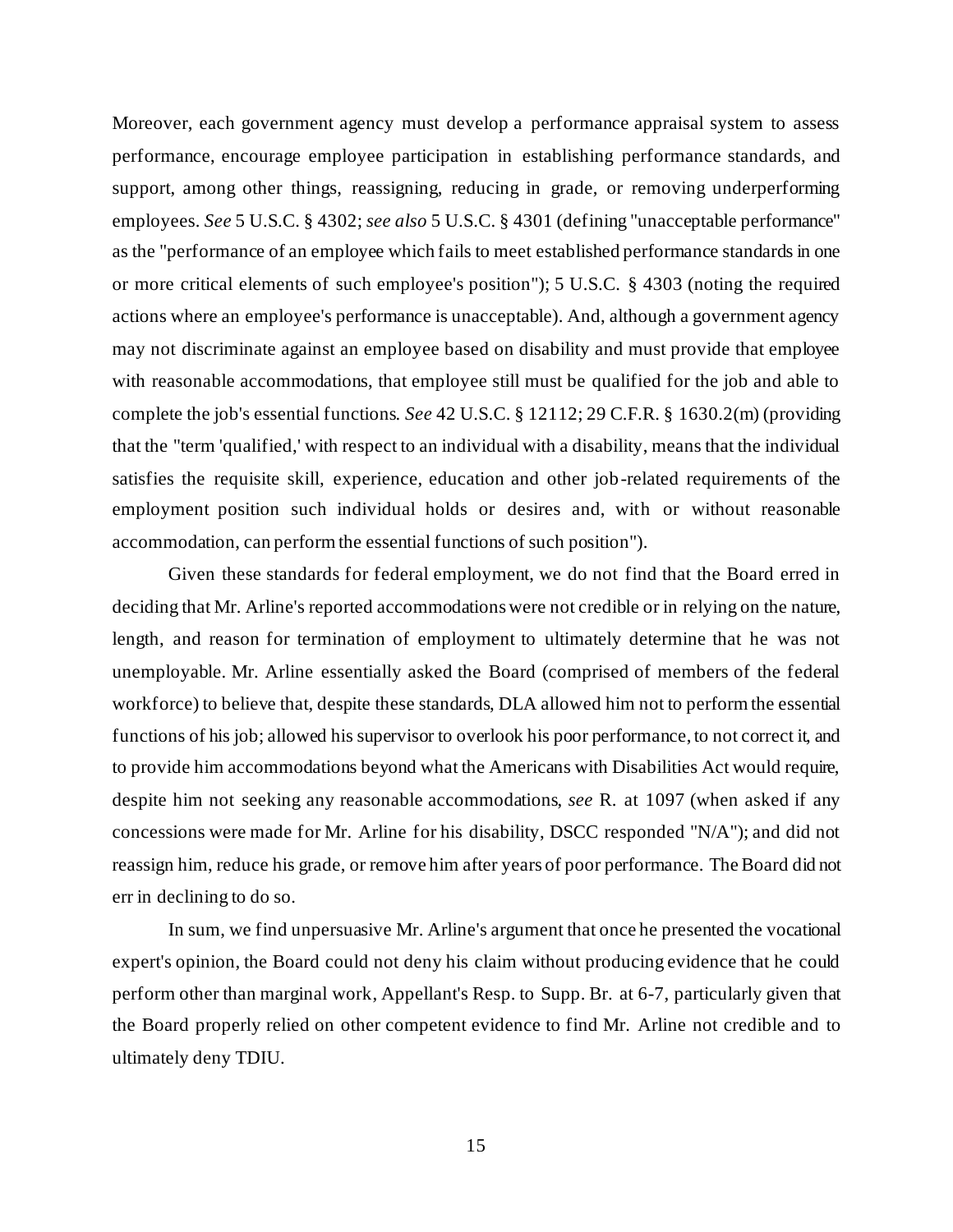# *6. Retirement*

Mr. Arline also argues that there was no inconsistency between DLA's notation of regular retirement and his own statement that DLA forced him to either retire or be fired, and that the Board did not analyze why DLA would have been expected to state that his retirement was involuntary when asked to provide the reason for termination of employment. Appellant's Br. at 23-24 (citing *Fountain v. McDonald*, 27 Vet.App. 258, 273 (2015), presumably for the proposition that the Board had to lay a proper foundation).

But the veteran's argument is speculative and reflects his own interpretation of the evidence: "The form 21-4129 [request for employment information] invites an employer to specify '[i]f [the Veteran] retired on disability.' . . . Because Mr. Arline was eligible by age to retire . . . it is reasonable to infer that use of the descriptor "[r]egular" was intended to indicate that he did not retire on disability." Appellant's Br. at 24. Yet the VA form asks the employer "if veteran is not working, state reason for termination of employment. If retired on disability, please specify." R. at 1097. It does not narrow the question regarding termination to only retirement based on disability. And Mr. Arline's speculation about possible scenarios under which DLA may have forced him to retire yet reported to VA that his retirement was "regular" is not sufficient to demonstrate that the Board's weighing of that evidence was clearly erroneous.

Thus, the Board's determination that Mr. Arline's retirement was regular and voluntary has a plausible basis in the record, *see Gilbert*, 1 Vet.App. at 53, and Mr. Arline's argument essentially amounts to a disagreement with the Board's characterization of the evidence, *see Owens v. Brown*, 7 Vet.App. 429, 433 (1995) (finding that it is the province of the Board to weigh and assess the evidence). The Board, as fact-finder, may find more probative the employer's notation of regular retirement (and characterize that notation as reflecting voluntary termination) and find less probative the veteran's statement about being forced to retire or be fired where the Board generally found his TDIU contentions not credible. *See Owens*, 7 Vet.App. at 433.

### *7. September 2015 VA Examination*

As to the September 2015 VA examination, Mr. Arline is correct that a TDIU determination is not medical in nature and it is not the province of medical examiners to opine on whether a veteran's service-connected disabilities preclude substantially gainful employment. Appellant's Resp. to Supp. Br. at 7; *see Delrio v. Wilkie*, 32 Vet.App. 232, 242–43 (2019) (noting that the ultimate determination of whether a veteran meets the TDIU standards belongs to the VA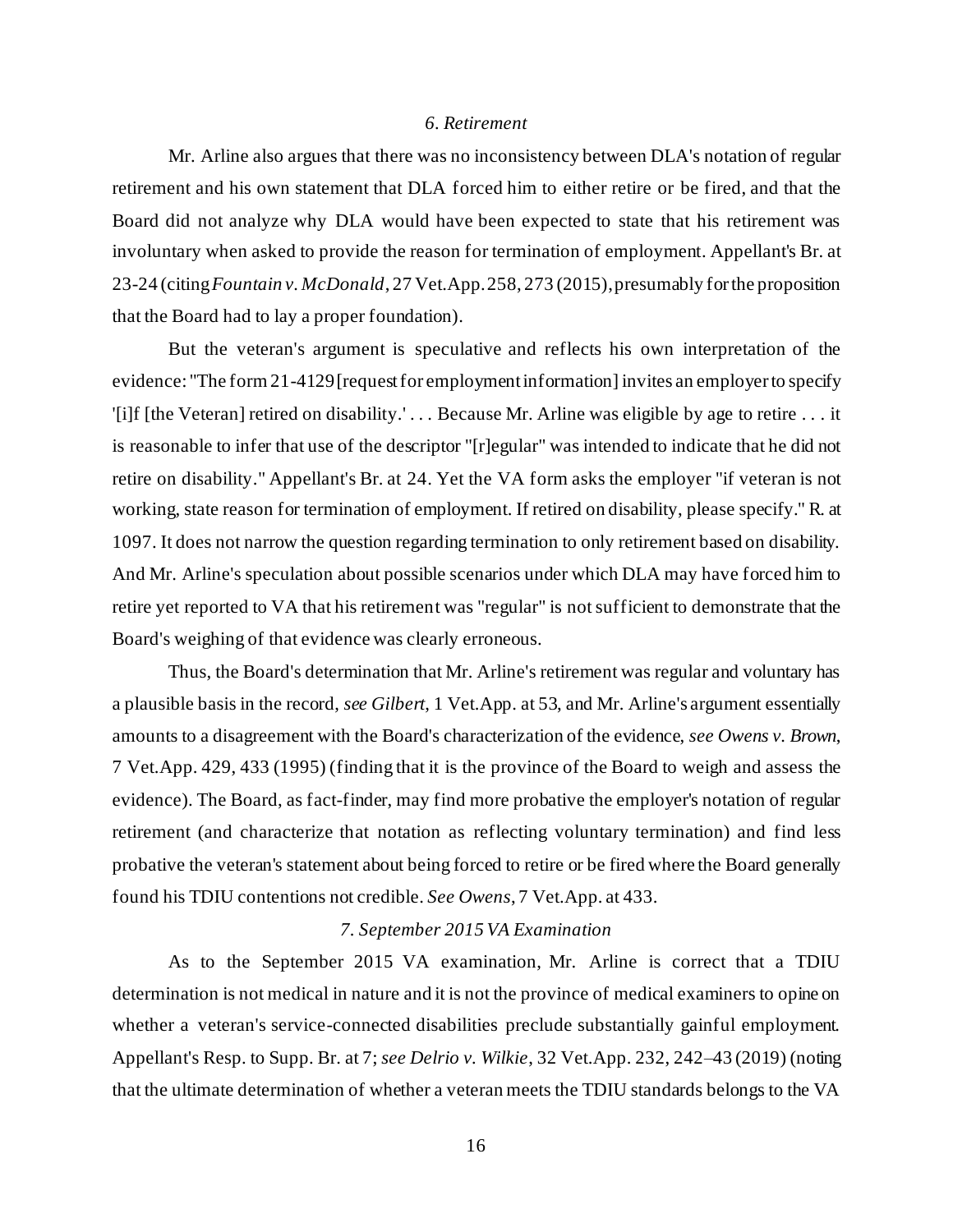adjudicator). But "[o]f course, medical examiners may assist VA adjudicators in making that determination by providing detailed descriptions of the veteran's disabilities and any functional limitations that they cause." *Id*. at 243. And although the Board may also not delegate its credibility assessment to an outside expert, expert evidence "may play a role in the Board's evaluation of credibility." *Miller*, 32 Vet.App. at 259. If a medical expert "explains that the veteran's assertions are generally inconsistent with medical knowledge or implausible, the Board can weigh that when addressing the veteran's credibility." *Id*.

The September 2015 VA examiner opined that the veteran could complete simple repetitive tasks in an environment that did not require more than superficial social interactions because he had done so for DLA for decades and was currently volunteering with a local VA facility. R. at 653. Contrary to Mr. Arline's suggestion, the examiner did not determine he could partake in substantially gainful employment; rather, the examiner, after considering the veteran's schizophrenia and its effects, described his functional limitations. *See Delrio*, 32 Vet. at 243. And the examiner's opinion was not founded on an unqualified assumption that Mr. Arline's employment was not marginal. Appellant's Supp. Br. at 7. Instead, the examiner was simply explaining that the veteran had, indeed, worked in a job consistent with his functional limitations for over 37 years. R. at 653.

Because Mr. Arline has not shown that the September 2015 VA examination was not competent concerningthe description of his disability and functional limitations or that it depended on an unqualified vocational assumption, the Board did not err in considering it when assessing credibility and weighing it against other evidence of record, including Mr. Arline's statements and the vocational opinion. *See Miller*, 32 Vet.App. at 259; *Delrio*, 32 Vet. at 243; *cf*. *Monzingo v. Shinseki*, 26 Vet.App. 97, 105 (2012) (holding that the Board may rely on an opinion if the examiner's reasoning is discernable). Similarly, although the Board may consider a vocational expert's opinion when assessing credibility, a credibility determination is ultimately the adjudicator's to make, and the veracity of a veteran's statements is not proven simply because a vocational expert does not question them. *See Miller*, 32 Vet.App. at 259; *Delrio*, 32 Vet. at 242- 43; *see also* Appellant's Resp. to Supp. Br. at 5.

### *8. Volunteering and Church Activities*

Mr. Arline also argues that the Board improperly relied on his volunteering with VA and being active in his church to find that he could engage in substantially gainful employment.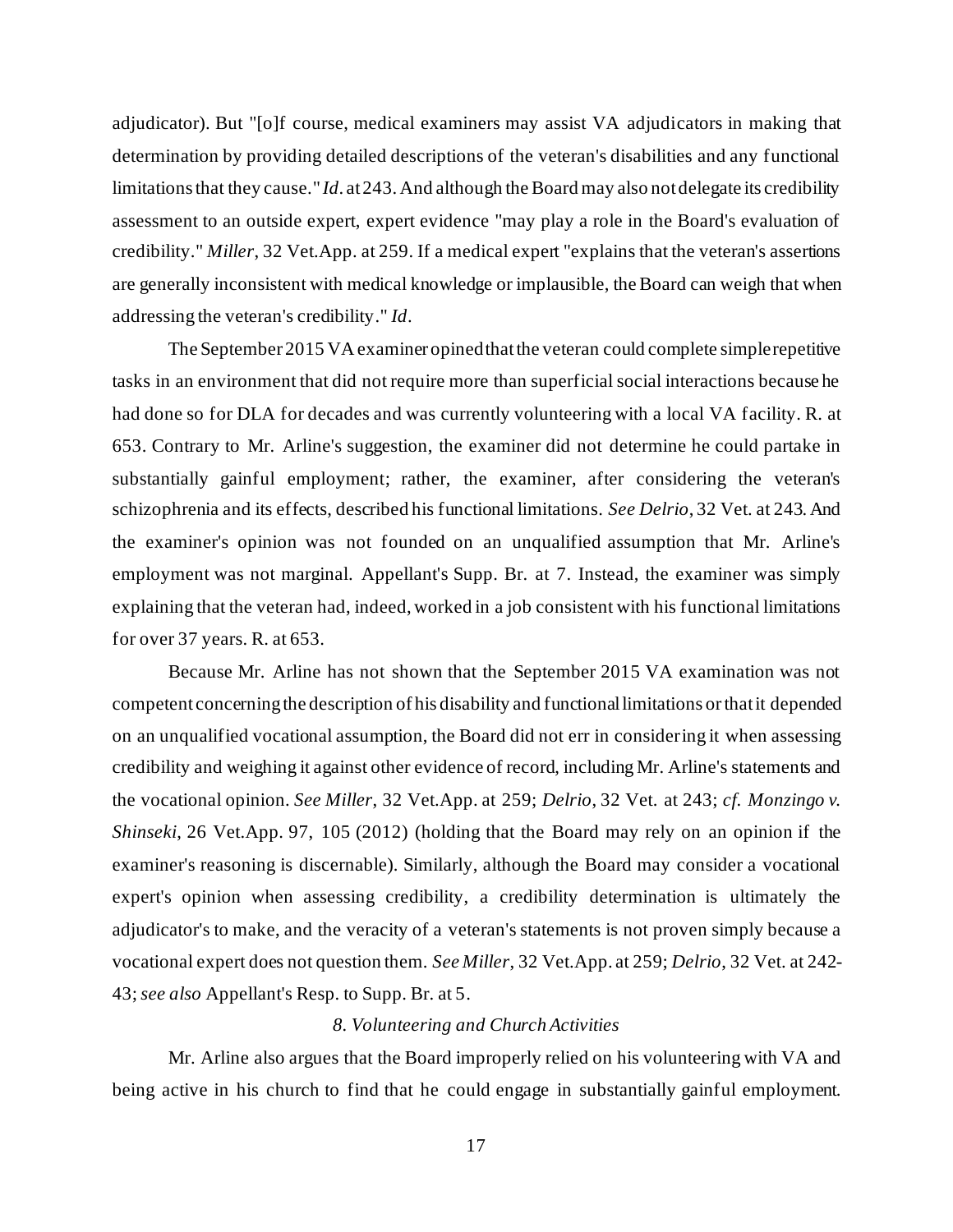Appellant's Br. at 27. As to Mr. Arline's participation in church activities, the Board mentioned this only once in its TDIU analysis, R. at 21, among several others factors on which the Board more heavily relied to deny TDIU, R. at 21-26 (discussing the nature, length, and reason for termination of employment and the September 2015 VA examination). Thus, we discern no error in this regard.

As to Mr. Arline's volunteering with VA, he argues that the Board's finding that he volunteered "regularly" was incorrect because he reported to Ms. Grunden that he only did so if he felt like it. Appellant's Br. at 27. But in a July 2017 statement, Mr. Arline also reported that he volunteered for 20 hours per week at a VA facility. R. at 54-55 (stating that he could perform that role because there was no set schedule or expectations regarding his performance). Thus, there is a plausible basis in the record—the veteran himself stating that he volunteered 20 hours per week—for the Board to find that he did so regularly. *See Gilbert*, 1 Vet.App. at53; *see also Owens*, 7 Vet.App. at 433 (noting that it is the Board's role to weigh and assess the evidence).

And we note that, although the Board more heavily relied on factors other than his volunteering to find that he could engage in substantially gainful employment, *see* R. at 21-26; *see also Owens*, 7 Vet.App. at 433, the Board did consider Mr. Arline's volunteer activities when assessing his statements about memory impairment. But the Board did so because, while discussing TDIU during a hearing, the veteran testified that he needed to use a "cheat sheet" for important information while volunteering because the facility was large. R. at 21-22 (the Board noting that a neuropsychiatric examiner had suggested employing techniques to aid with his memory, such as writing tasks down, and that the veteran had used such a memory aid to assist him while volunteering); *id*. (the Board then finding that the VA facility permitting Mr. Arline to use an informational sheet to keep track of his location does not establish that he suffers from memory loss that would prohibit his engagement in substantially gainful employment); R. at 607- 08 (hearing testimony); *see Caluza*, 7 Vet.App. at 506 (the Board must account for evidence that it finds persuasive or unpersuasive).

## *9. Memory Impairment*

Mr. Arline's arguments about memory impairment are in the section of his briefs about an increased schizophrenia rating, Appellant's Br. at 15-16 (noting the part of the Board decision questioning the credibility of his statement that he forgot relatives' names and asserting that memory impairment did not need to preclude him from daily life to warrant a 70% rating) and is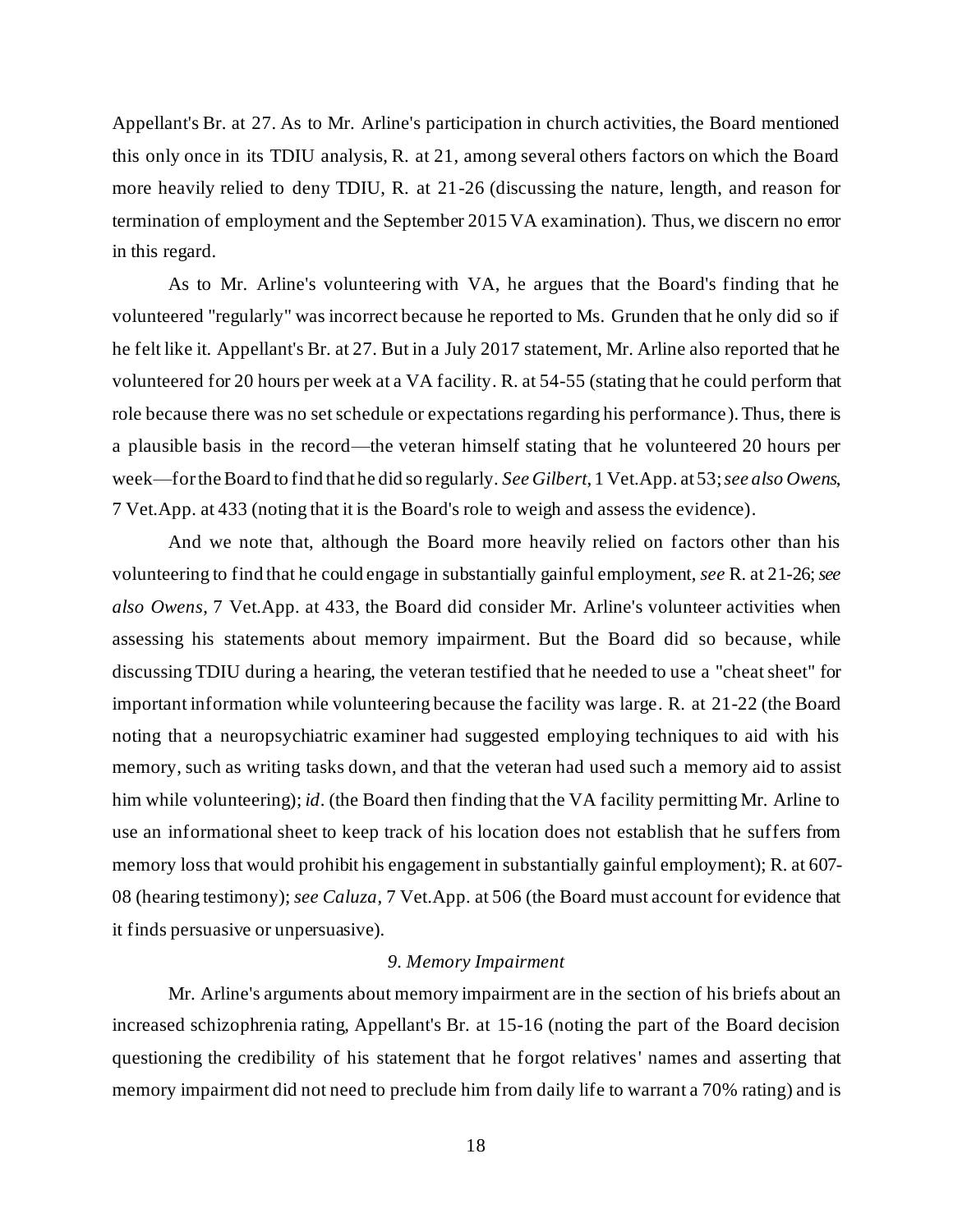only mentioned once in the TDIU section, *id*. at 27 ("But, as discussed below, the Board's assessment of Mr. Arline's memory impairment relied on nonevidence in the form of invalid test scores.");*see* Appellant's Reply Br. 6-8 (discussing memory impairment only in the section about the increased schizophrenia rating and mentioning the test results in the context of whether he had trouble driving or performing daily activities); Appellant's Resp. to Supp. Br. at 6-7 (same); *see also Locklear v. Nicholson*, 20 Vet.App. 410, 416 (2006) (holding that the Court will not entertain underdeveloped arguments).

To the extent that we can discern an argument about memory impairment and TDIU, the Board acknowledged that the veteran experienced memory impairment but found the level of impairment he described not credible because it was unsupportedby consistent test results and was self-serving. R. at 21-22; *see Southall-Norman*, 28 Vet.App. at 355 (holding that, when assessing credibility, the Board may consider factors such as self-interest and consistency with other evidence of record). The January 2011 examiner opined that Mr. Arline offered suboptimal effort because the cognitive tests showed an impairment level that was far more than the functional limitations that the veteran and his wife had reported. R. at 1437.

The Board appears to have reconciled its conclusion with the positive portions of the January 2011 examination showingthat the veteran had memory loss. *See*R. at 1437 (the examiner stating that it was possible to have both memory defects and exaggerated defects and acknowledging the lay statements about impairment). The Board did not dispute that Mr. Arline had memory loss. R. at 22 ("While the Board finds no reason to doubt that the [v] eteran experiences impairment of his short term memory, the matter on appeal requires the Board to consider whether that impairment is shown to be of such severity as to contribute to rendering the [v]eteran unemployable as [he] contends."). Rather, the Board plausibly found that the severity that the veteran recently reported was not credible and his suboptimal efforts during the January 2011 examination support this determination. *See Gilbert*, 1 Vet.App. at 53. In essence, Mr. Arline's more recent statement about memory loss contradicted his and his wife's prior statements about this symptom and the examiner's conclusion about this exaggerated defect confirmed this. *See Owens*, 7 Vet.App. at 433 (holding that it is within the Board's province to weigh the evidence, including contradictory statements). Although the Board could have been more thorough in its analysis, its explanation was sufficient for judicial review. *See Gilbert*, 1 Vet.App. at 57.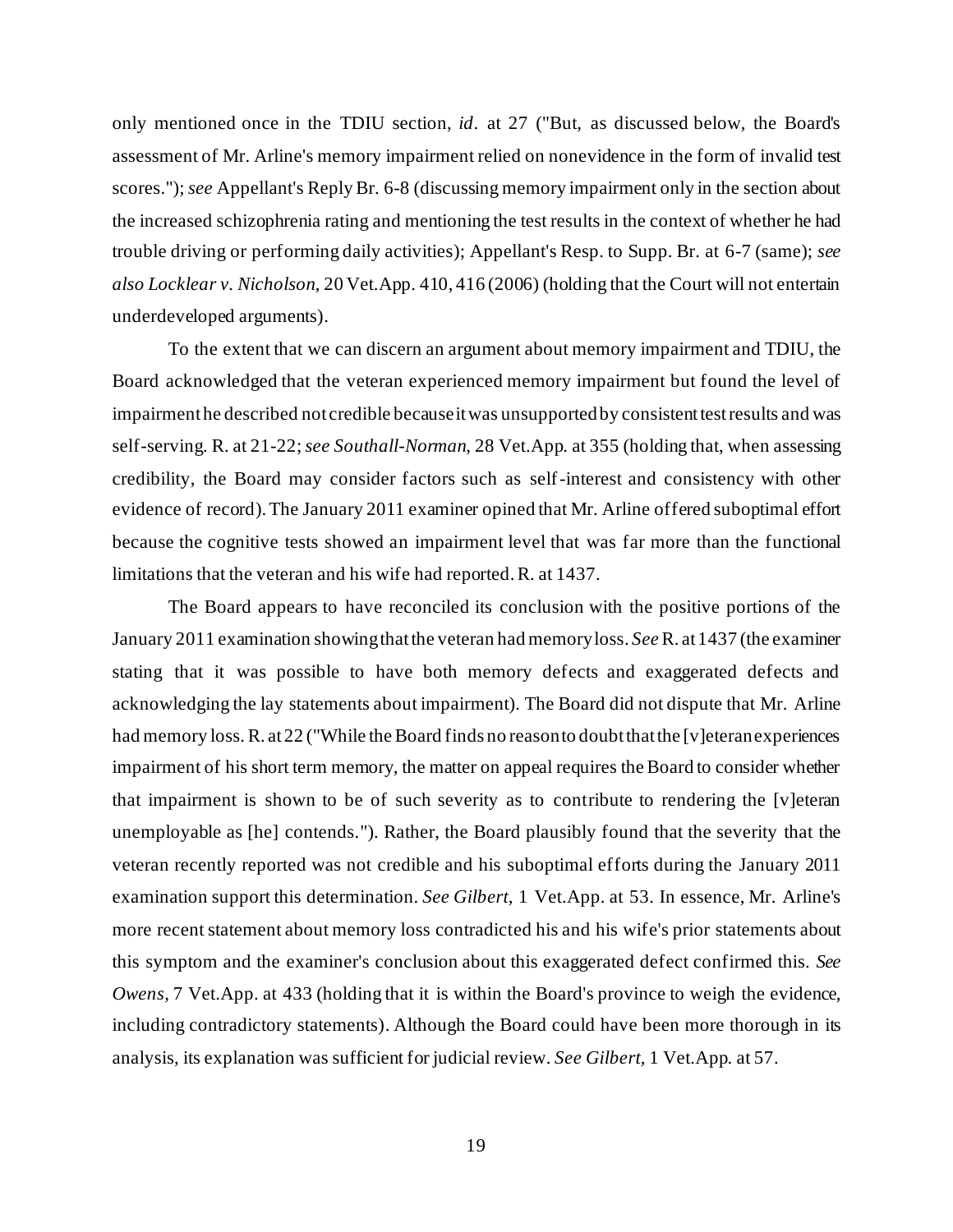#### *10. Summary*

After careful review of Mr. Arline's arguments and the record, we do not find that the Board clearly erred in its credibility and employability determinations. We also find that it provided adequate reasons or bases for those determinations. The Board considered the vocational opinion in assessing credibility and unemployability, but ultimately found more persuasive the length, nature, and reason for termination of Mr. Arline's employment when making those determinations. It is not only within the Board's purview to do so, but the Board is in fact required to review the veteran's work history when deciding TDIU matters. In addition, the records showing that Mr. Arline worked for DLA for over 37 years and as an expediter for 23 of those years responsible for ordering parts for DOD, that he took a regular retirement, and the September 2015 VA examiner's assessment are relevant evidence for assessing TDIU, even though not provided by a vocational expert. Thus, the Board did not err in relying on that evidence when considering whether to grant TDIU. Nor did the Board take on the role of a competing vocational expert by assessing that evidence or, to the extent that it did, improperly rely on its general knowledge of federal work environments. And, to reiterate, the Court does not find that vocational opinions are equivalent to medical opinions such that *Kahana* applies to vocational matters or that the Board exceeded its competence when assessing the vocational opinion. And we find unpersuasive Mr. Arline's argument regarding retirement, the September 2015 VA examination, his volunteering and church activities, and his memory impairment.

Based on our review of the entire evidence, we are not "left with the definite and firm conviction that a mistake has been committed." *Hersey*, 2 Vet.App. at 94. As there is a plausible basis in the record for the Board's TDIU determinations, we may not substitute our judgement for the Board's and we cannot disturb them. *See Gilbert*, 1 Vet.App. at 53. Because of these determinations, we cannot reach the panel question of what "employment in a protected environment" means. We thank the parties for their additional pleadings, oral arguments, and patience while we reviewed those arguments, the record, and applicable law. But we must reluctantly leave the panel question for another day. 4

<sup>&</sup>lt;sup>4</sup> Although we do not reach the question of what "employment in a protected environment" means, our dissenting colleague sets forth helpful guidance for assessing the meaning of this phrase.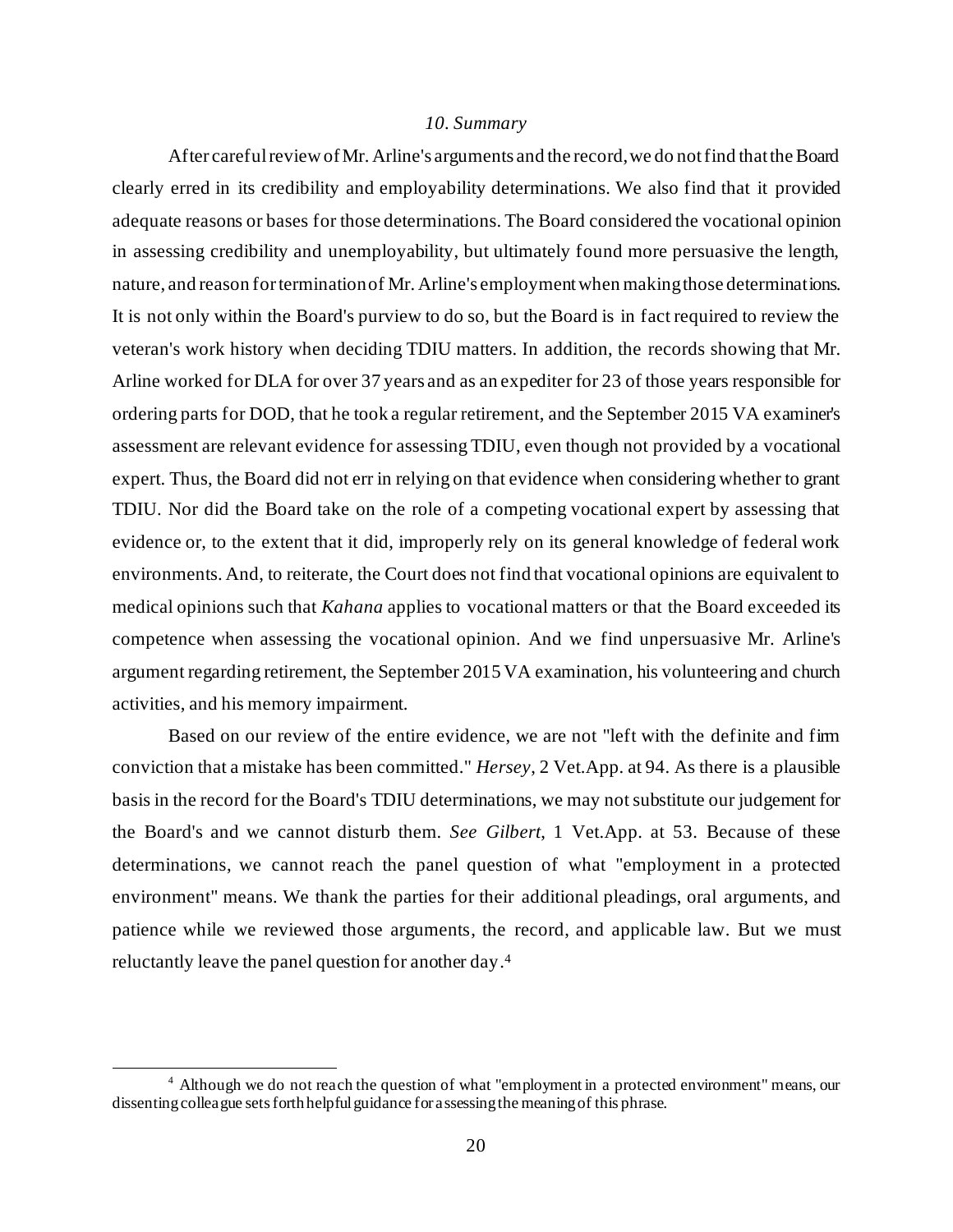### **III. INCREASED SCHIZOPHRENIA EVALUATION**

Finally, Mr. Arline argues that the Board provided inadequate reasons or bases for denying an increased schizophrenia rating higher than 50% before December 7, 2011, because, among other things, the Board did not properly analyze and account for favorable evidence when assessing his credibility. Appellant's Br. at 14-18. Specifically, the veteran asserts that the Board failed to discuss lay evidence explaining why he sometimes underreported his psychiatric symptoms to VA medical professionals and that the Board's oversight in this regard led it to improperly characterize inconsistencies in those reports as "self-serving." *Id*. The Secretary at first disputed this contention, Secretary's Br. at 13-17, but now concedes, consistent with the Court's withdrawn memorandum decision, that the Board provided inadequate reasons or bases for finding the veteran's reports of hallucinations not credible, Secretary's June 16, 2020, Notice at 1-2.

The Court agrees with the parties that the Board erred in this regard. The Board summarily found Mr. Arline's differing reports of hallucinations to be inconsistent, and therefore not credible, R. at 9, without addressing his statements to Dr. Nigl that he downplayed his hallucinations because he was afraid of seeming "crazy"or "strange,"R. at 604-05, 1402, 1406, 1435. In *Southall-Norman*, the Court held that, although the Board may find a veteran not credible based on his or her inconsistent lay statements, "it must account for the potentially favorable material evidence of record when doing so," including any evidence that tends to explain away the putative inconsistencies. 28 Vet.App. at 356. Because Mr. Arline's statements to Dr. Nigl tend to clarify the discrepancies in the veteran's reported hallucinations, the Board needed to address those statements before construing the inconsistencies against him. *See id*. The Board's failure to do so rendered inadequate its reasons or bases for finding Mr. Arline not credible based on those putative inconsistencies.<sup>5</sup> *See Caluza*, 7 Vet.App. at 506 (holding that the Board must account for and provide reasons for its rejection of material evidence favorable to the claimant).

Although Mr. Arline asks us to reverse the Board's adverse credibility finding because of this error, Appellant's Br. at 15, reversal is not appropriate because the Board has not properly weighed the veteran's explanations for underreporting his hallucinations with the other record

 $<sup>5</sup>$  The Board also found that evidence not credible because it was "self-serving," explaining that, "if accepted,</sup> [the veteran's reports of hallucinations] would tend to support his appeal for disability benefits." R. at 9-10. The Court reminds the Board that, although it may consider a declarant's interest in assessing the credibility of evidence, *Pond v. West*, 12 Vet.App. 341, 345 (1999), it cannot reject favorable lay evidence just because the claimant offered the evidence, *Cartright v. Derwinski*, 2 Vet.App. 24, 25 (1991) ("The Secretary cannot ignore appellant's testimony simply because appellant is an interested party.").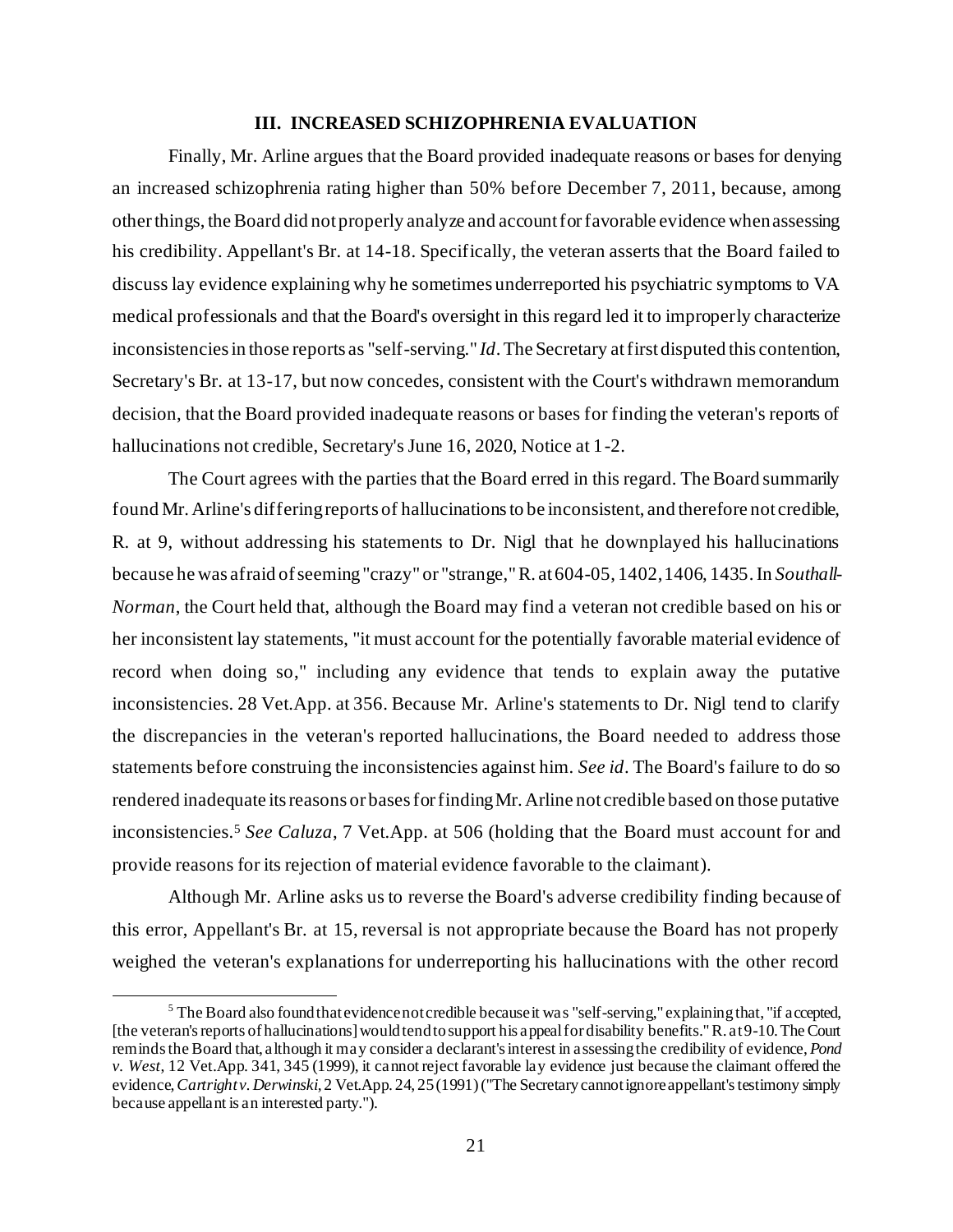evidence bearing on his credibility. Remand of the increased schizophrenia evaluation claim is therefore warranted so that the Board can reassess the veteran's credibility based on all relevant evidence of record. *See Tucker v. West*, 11 Vet.App. 369, 374(1998); *see also Buchanan*, 451 F.3d at 1337; *Wise*, 26 Vet.App. at 526.

#### **IV. CONCLUSION**

Upon consideration of the above, the part of the January 26, 2018, Board decision denying a rating higher than 50% for schizophrenia before December 7, 2011,is SET ASIDE and the matter is REMANDED for readjudication consistent with this decision. The part of the January 26, 2018, Board decision denying TDIU is AFFIRMED.

BARTLEY, *Chief Judge*, concurring in part, dissenting in part: I join part III of the majority decision because I agree that the Board provided inadequate reasons or bases for denying Mr. Arline an increased schizophrenia evaluation. However, because the Board erred in finding Mr. Arline not credible, I cannot join part II of the decision. I would remand the TDIU issue and, because it is so sorely needed, I provide a summary of factors that I believe claimants and adjudicators should use to assess whether employment is occurring in a protected environment under § 4.16.

# **I. THE BOARD'S ADVERSE CREDIBILITY DETERMINATION**

Mr. Arline's lay statements indicate that his schizophrenia worsened late in his long-term career with a federal agency, causing increasing occupational impairment that his employer, supervisor, and co-workers admirably attempted to accommodate. The Board essentially found this narrative facially implausible, reasoning that no employer would tolerate, and no employee would help, an underperforming disabled veteran as he ended the last stage of a long career. But to be facially implausible, testimony must be so unbelievable that no reasonable factfinder would credit it. *See Anderson v. City of Bessemer City, N.C.*, 470 U.S. 564, 575 (1985); *accord Rucker v. Brown*, 10 Vet.App. 67, 77 (1997) (Steinberg, J., concurring in part and dissenting in part) (explaining that a statement is "inherently incredible" when it "*on its face* is so far beyond the pale of reason that reasonable minds could not but agree that it is incredible"). Mr. Arline's lay statements fall well below that threshold.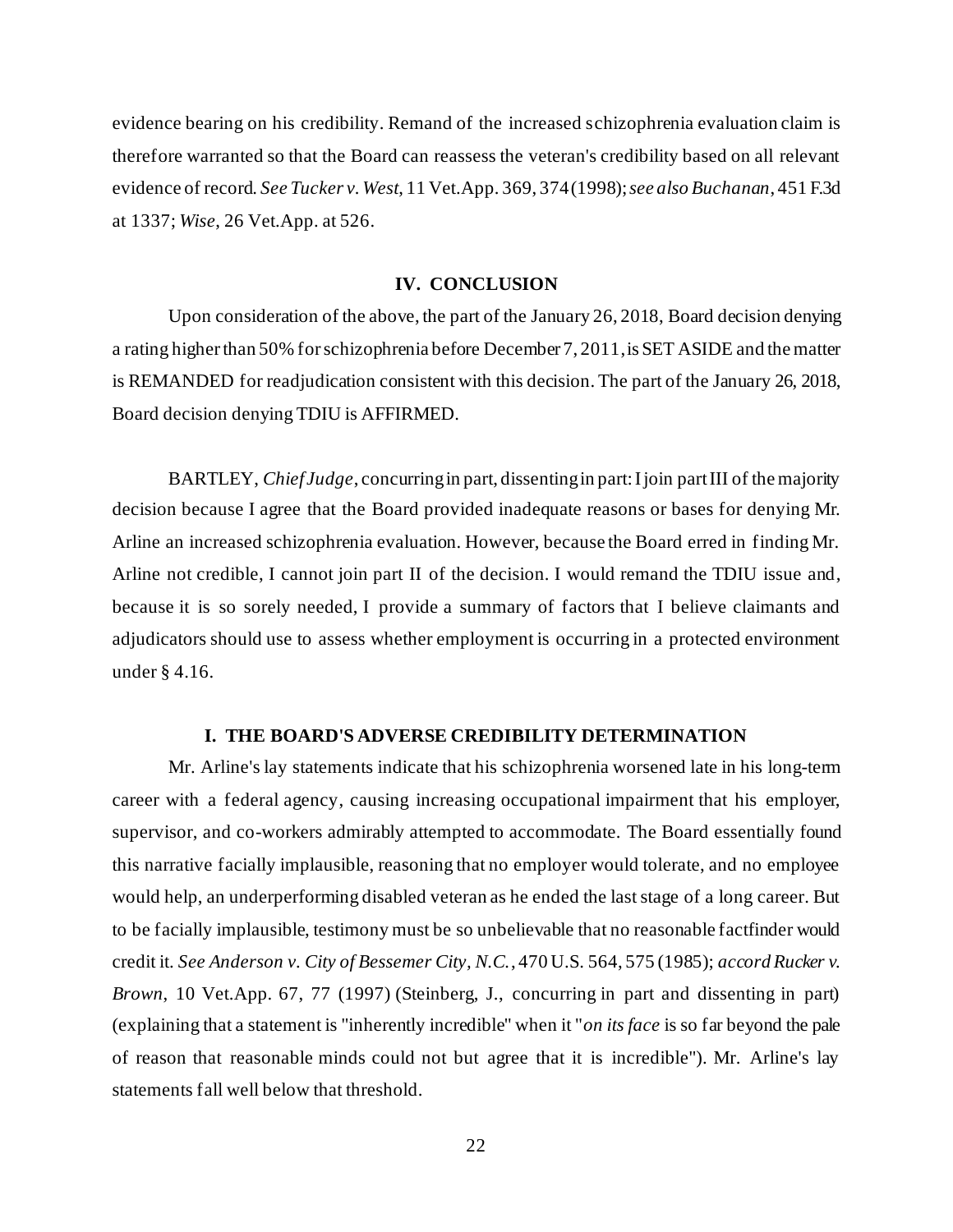When the Board finds lay statements facially implausible, it must adequately explain why no reasonable factfinder would believe them. *See City of Bessemer City, N.C.*, 470 U.S.at 575; *Southall-Norman v. McDonald*, 28 Vet.App. 346, 355 (2016). Also, the Board must cite independent evidence to support, or identify an evidentiary foundation for, an adverse credibility determination, *See Cantrell v. Shulkin*, 28 Vet.App. 382, 393 (2017); *Fountain v. McDonald*, 27 Vet.App. 258, 273-75 (2015). The Board did not comply with either of these obligations in addressing Mr. Arline's credibility.

To put it bluntly, the Board went out of its way to impeach the veteran's lay testimony rather than accepting his plausible description of his declining psychiatric state, the corresponding problems it caused with his employment, and the significant accommodations that he received from his employer. Contrary to the Board's finding, there is nothing facially implausible about Mr. Arline's coherent narrative, and the Board in support cites nothing other than its own unsupported view of how workplaces should operate.

Although the Board noted Ms. Grunden's observation that the accommodations reported by the veteran would be unreasonable in most competitive workplaces as evidence that they were implausible, R. at 23-24, the Board fundamentally misconstrued her opinion. Ms. Grunden opined that, in light of her education, professional training, and considerable vocational evaluation experience, the type of accommodations described by the veteran were consistent with a nd characteristic of her expert conception of employment in a protected environment. At no point did she indicate that the reported accommodations were implausible or otherwise unbelievable. Thus, there is no basis in Ms. Grunden's opinion for the Board's inference that the workplace accommodations reported by the veteran were so extraordinary as to be implausible. <sup>6</sup>To the extent that the Board drew an adverse inference about the veracity of the veteran's statements from this fully supportive opinion without providing reasons for doing so, it erred.

<sup>6</sup> Confusingly, the Board suggested that the veteran needed evidence of extraordinary accommodations to establish employment in a protected environment, but determined that his lay descriptions of accommodations were not credible because they were extraordinary. *Compare* R. at 21 (accommodations for volunteer work did not "constitute any extraordinary or unsustainable measures" sufficient "to support a finding" of unemployability), 22 ("The fact that the [v]eteran was able to use accumulated leave to take time off from work does notsuggest such an extraordinary accommodation demonstrating that the [v]eteran was unemployable."), 23 (veteran's assertion that he "made errors in his work and had colleagues assisting him with tasks and covering for him when he felt unwell" did "not suggest such an extraordinary accommodation demonstrating that the [v]eteran was unemployable"), *with* R. at 23 (finding not credible the veteran's assertion that his workplace accommodations were "so extraordinary as to amount to him being maintained in employment despite an inability to fulfill his duties").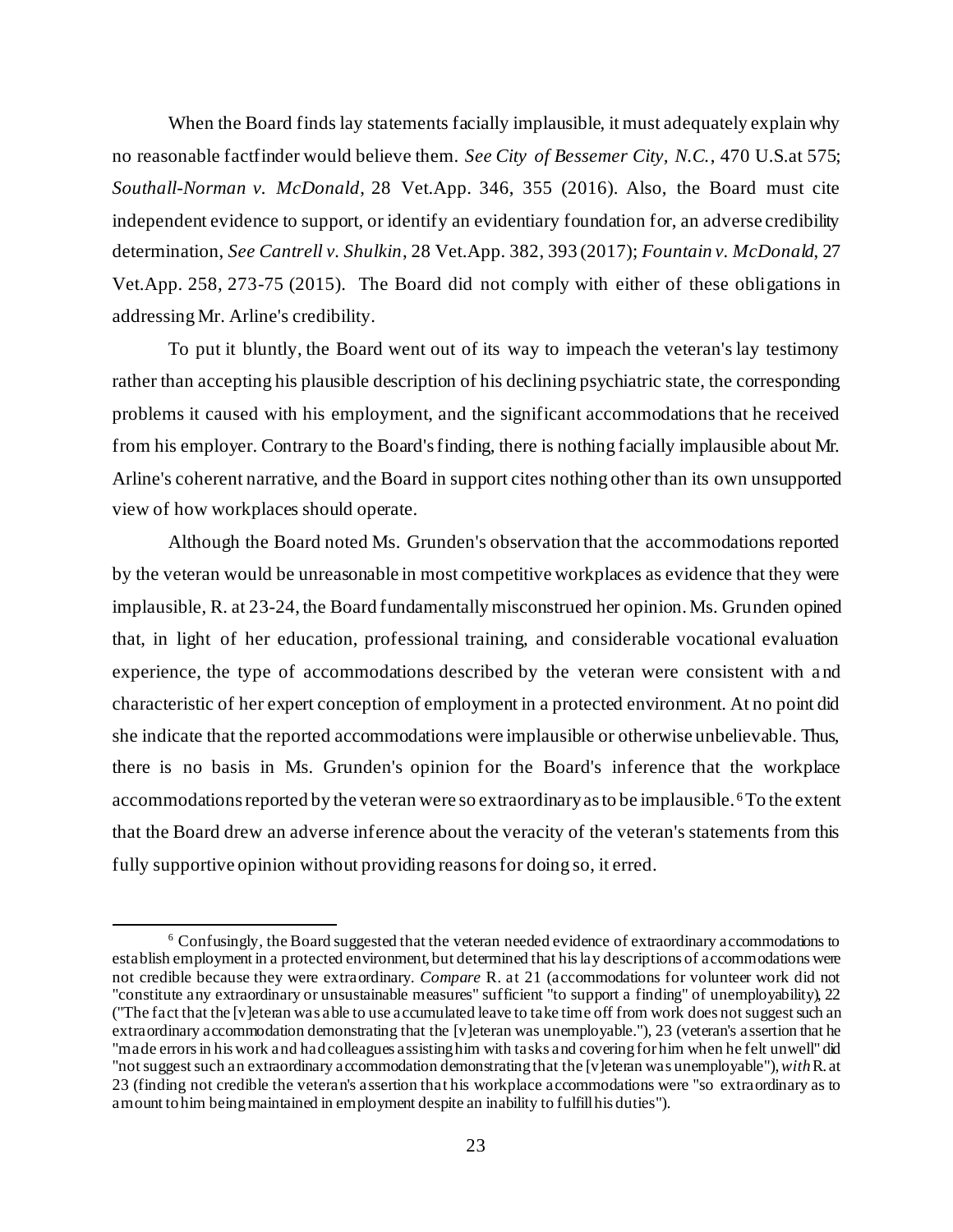Moreover, I disagree with the majority that Board members should be able to discount TDIU evidence based on their own abstract conceptions, without a foundation in the record, of what is "common" or "general" in a given work environment. *Ante* at 14. Nor, without further explanation, should they be able to rely on written workplace policies that advance procedures counter to a veteran's description of their specific work environment. *Id*. at 14-15. TDIU determinations must be made on the evidence of record, and although the majority states that credibility determinations may not be based solely on extrarecord evidence, *ante* at 14, the remainder of their discussion comes dangerously close to permitting Board members to do just that. Given the importance of employment questions in TDIU cases, I cannot join the majority in allowing Board members to gainsay favorable unemployability evidence based on unsupported beliefs and policies about how a particular workplace should operate. To the extent that such reasoning factored into the Board decision in this case, it also constitutes error.

I would therefore conclude that the Board provided inadequate reasons or bases for finding Mr. Arline not credible and would set aside the Board's denial of TDIU on that basis.

### **II. EMPLOYMENT IN A PROTECTED ENVIRONMENT**

Section 4.16(a) hasn't changed since the Court in *Cantrell* concluded that the phrase "employment in a protected environment" was ambiguous, 28 Vet.App. at 390, but the Secretary's position has. For the first time he asserts that the phrase is unambiguous and has a specific definition. *See* Secretary's Supplemental Brief (Supp. Br.) at 4. Yet I would find that the phrase remains "genuinely ambiguous," because nothing in the text, structure, history, or purpose of § 4.16(a) clarifies its meaning. *Kisor v. Wilkie*, 139 S.Ct. 2400, 2415 (2019). The regulation doesn't contain an express definition of the phrase and the examples on the non-exhaustive list provided don't point to a definitive meaning. Nor does the structure of § 4.16 or its surrounding regulations; in fact, no other VA disability compensation regulation even mentions "employment in a protected environment," much less defines it. And resort to general and specialized dictionaries doesn't clear up this uncertainty—in fact, regulatory history shows that from the outset the Secretary intended the phrase to be interpreted broadly to capture various types of employment that could be considered protected on a facts-found basis and not to be constrained by any specialized definition. *See* Definition of Marginal Employment in Consideration of TDIU, 55 Fed. Reg. 31,579, 31,580 (Aug. 3, 1990) (final rule); *accord Cantrell*, 28 Vet.App. at 390-91. Section 4.16's purpose of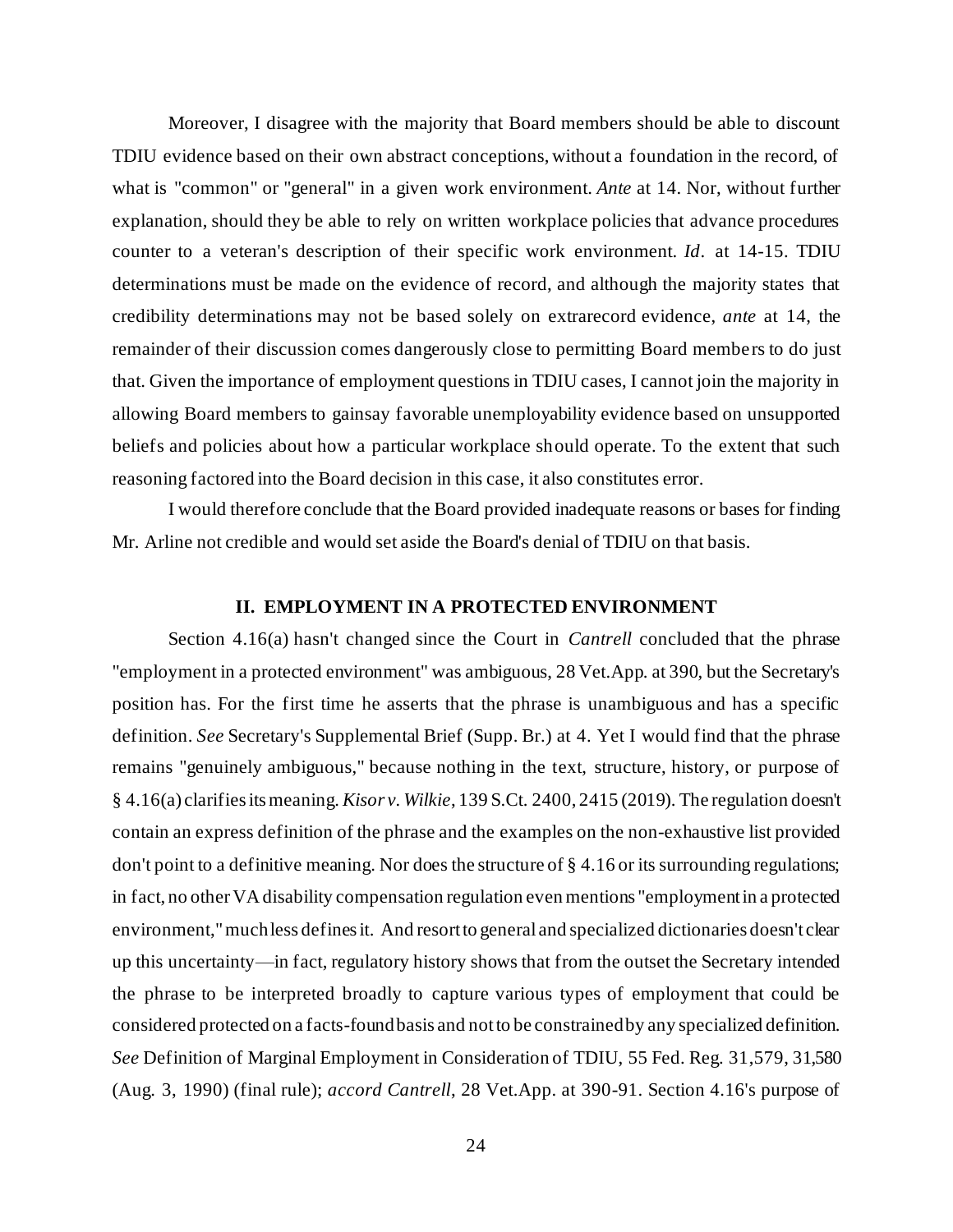compensating veterans for employability lost due to service-connected disabilities likewise does little to indicate its meaning. In short, the phrase is ambiguous. *See Kisor*, 139 S.Ct. at 2415 (explaining that a phrase is genuinely ambiguous when the "legal toolkit is empty and the interpretive question still has no single right answer").

I would also find, unequivocally, that *Auer* deference is not warranted here. The Secretary's proposed definition is no more than a convenient litigating position. From August 1990 when "employment in a protected environment" was added to § 4.16(a) until March 2020 when the Secretary filed his supplemental brief in this appeal, the Secretary gave the phrase no precise definition, leaving it to VA adjudicators to interpret it in individual cases as they saw fit. Most tellingly, it does not appear that the Secretary took steps to promulgate an official definition after the Court expressly advised him to do so in *Cantrell*, *see* 28 Vet.App. at 392-93, and he only finally offered a definition when it became clear that he had to do so to refute Mr. Arline's specific arguments. Instead of bringing "predictability to the administrative process," one of the justifications for *Auer* deference, *see Kisor*, 139 S. Ct. at 2414, the Secretary's prior refusal to define "employment in a protected environment" has led to repeated litigation and a continued lack of clarity as to what that phrase means. That refusal created unfair surprise in this case, as neither Mr. Arline nor the Board had the benefit of the Secretary's current definition of the phrase when arguing and deciding entitlement to TDIU, respectively. Thus, *Auer* deference to the Secretary's litigating position is certainly not warranted. *See id*. at 2417-18 ("[A] court may not defer to a new interpretation [of a regulation], whether or not introduced in litigation, that creates 'unfair surprise' to regulated parties." (quoting *Long Island Care at Home, Ltd. v. Coke*, 551 U.S. 158, 170 (2007))).

Since the phrase is ambiguous and deference is not warranted, I offer the following nonexhaustive grouping of factors, distilled from the parties' briefing, that I hope will assist claimants and VA adjudicators in assessing whether a protected environment exists.

The first group of factors focuses on the employee in the job itself. As Mr. Arline asserts, the type and extent of accommodations that a veteran receives from an employer may be relevant to determining whether employment is in a protected environment. Evidence that a veteran requires substantial accommodations to effectively perform duties suggests a protected environment; evidence of few or less extensive accommodations may weigh against such a finding. Similarly, the magnitude of job responsibilities may bear on that analysis, since some employment is by its very nature inconsistent with a finding of a protected employment.